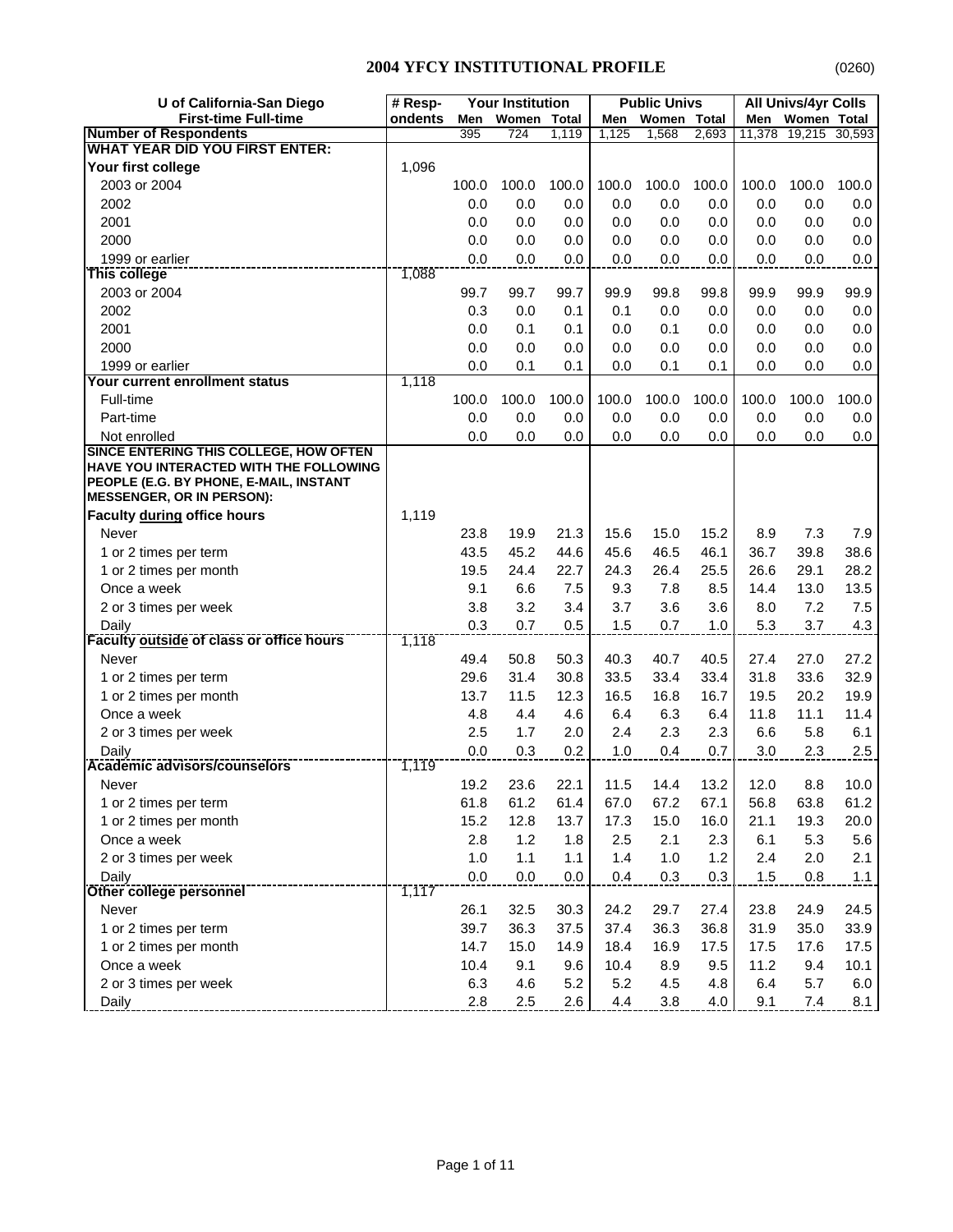| U of California-San Diego                                                                                                                                             | # Resp-        |      | <b>Your Institution</b> |      |      | <b>Public Univs</b> |      |      | <b>All Univs/4yr Colls</b> |         |
|-----------------------------------------------------------------------------------------------------------------------------------------------------------------------|----------------|------|-------------------------|------|------|---------------------|------|------|----------------------------|---------|
| <b>First-time Full-time</b>                                                                                                                                           | ondents        | Men  | Women Total             |      | Men  | Women Total         |      | Men  | <b>Women Total</b>         |         |
| <b>SINCE ENTERING THIS COLLEGE, HOW OFTEN</b><br>HAVE YOU INTERACTED WITH THE FOLLOWING<br>PEOPLE (E.G. BY PHONE, E-MAIL, INSTANT<br><b>MESSENGER, OR IN PERSON):</b> |                |      |                         |      |      |                     |      |      |                            |         |
| <b>Close friends at this institution</b>                                                                                                                              | 1,119          |      |                         |      |      |                     |      |      |                            |         |
| Never                                                                                                                                                                 |                | 2.8  | 2.2                     | 2.4  | 2.9  | 2.1                 | 2.4  | 2.6  | 1.6                        | 2.0     |
| 1 or 2 times per term                                                                                                                                                 |                | 2.8  | 1.7                     | 2.1  | 1.5  | 1.2                 | 1.3  | 1.9  | 1.2                        | 1.5     |
| 1 or 2 times per month                                                                                                                                                |                | 3.0  | 3.9                     | 3.6  | 2.1  | 3.7                 | 3.1  | 2.6  | 1.8                        | 2.1     |
| Once a week                                                                                                                                                           |                | 11.1 | 8.7                     | 9.6  | 6.5  | 5.6                 | 6.0  | 4.8  | 3.5                        | 4.0     |
| 2 or 3 times per week                                                                                                                                                 |                | 17.5 | 14.0                    | 15.2 | 15.0 | 11.4                | 12.9 | 9.6  | 8.1                        | 8.7     |
| Daily                                                                                                                                                                 |                | 62.8 | 69.6                    | 67.2 | 72.0 | 76.1                | 74.4 | 78.5 | 83.8                       | 81.8    |
| <b>Close friends not at this institution</b>                                                                                                                          | 1,118          |      |                         |      |      |                     |      |      |                            |         |
| Never                                                                                                                                                                 |                | 4.1  | 2.9                     | 3.3  | 3.3  | 2.3                 | 2.7  | 3.9  | 2.5                        | $3.0\,$ |
| 1 or 2 times per term                                                                                                                                                 |                | 11.9 | 12.2                    | 12.1 | 10.7 | 9.5                 | 10.0 | 11.1 | 8.1                        | 9.2     |
| 1 or 2 times per month                                                                                                                                                |                | 19.5 | 17.8                    | 18.4 | 17.1 | 16.0                | 16.5 | 16.0 | 12.7                       | 13.9    |
| Once a week                                                                                                                                                           |                | 17.5 | 16.3                    | 16.7 | 16.0 | 14.3                | 15.0 | 14.9 | 13.4                       | 14.0    |
| 2 or 3 times per week                                                                                                                                                 |                | 20.3 | 23.0                    | 22.0 | 20.9 | 23.1                | 22.2 | 20.7 | 23.5                       | 22.5    |
| Daily                                                                                                                                                                 |                | 26.8 | 27.8                    | 27.5 | 31.9 | 34.8                | 33.6 | 33.4 | 39.8                       | 37.4    |
| <b>Your family</b>                                                                                                                                                    | 1,119          |      |                         |      |      |                     |      |      |                            |         |
| Never                                                                                                                                                                 |                | 2.8  | 0.7                     | 1.4  | 1.4  | 0.6                 | 0.9  | 1.6  | 0.7                        | 1.1     |
| 1 or 2 times per term                                                                                                                                                 |                | 12.9 | 9.9                     | 11.0 | 10.3 | 8.0                 | 9.0  | 9.4  | 5.9                        | 7.2     |
| 1 or 2 times per month                                                                                                                                                |                | 19.5 | 13.8                    | 15.8 | 16.1 | 11.6                | 13.5 | 14.6 | 9.9                        | 11.6    |
| Once a week                                                                                                                                                           |                | 24.8 | 18.2                    | 20.6 | 24.3 | 15.3                | 19.0 | 22.5 | 14.5                       | 17.5    |
| 2 or 3 times per week                                                                                                                                                 |                | 23.8 | 26.4                    | 25.5 | 28.6 | 27.8                | 28.2 | 27.0 | 28.0                       | 27.7    |
| Daily<br>Students reporting they were "satisfied"                                                                                                                     |                | 16.2 | 30.9                    | 25.7 | 19.2 | 36.7                | 29.4 | 24.8 | 41.0                       | 35.0    |
| or "very satisfied" with each of the                                                                                                                                  |                |      |                         |      |      |                     |      |      |                            |         |
| following at this institution [1]                                                                                                                                     |                |      |                         |      |      |                     |      |      |                            |         |
| <b>Classroom facilities</b>                                                                                                                                           | 1,115          | 80.5 | 73.9                    | 76.2 | 76.8 | 74.6                | 75.5 | 77.9 | 78.4                       | 78.2    |
| <b>Computer facilities</b>                                                                                                                                            | 1,001          | 77.5 | 78.8                    | 78.3 | 80.8 | 80.1                | 80.4 | 76.4 | 78.0                       | 77.4    |
| Library facilities and services                                                                                                                                       | 1,076          | 91.6 | 87.8                    | 89.1 | 82.5 | 83.0                | 82.8 | 79.1 | 80.0                       | 79.7    |
| Academic advising                                                                                                                                                     | 963            | 58.0 | 57.7                    | 57.8 | 57.4 | 58.5                | 58.1 | 59.1 | 59.8                       | 59.5    |
| Tutoring or other academic assistance                                                                                                                                 | 678            | 53.7 | 60.4                    | 58.1 | 52.7 | 59.6                | 56.7 | 54.9 | 59.8                       | 57.9    |
| Registrar's office                                                                                                                                                    | 925            | 52.6 | 49.2                    | 50.4 | 50.8 | 51.2                | 51.1 | 53.4 | 55.2                       | 54.5    |
| Student housing facilities/services                                                                                                                                   | 1,000          | 62.3 | 60.6                    | 61.2 | 52.6 | 59.1                | 56.4 | 51.0 | 55.8                       | 54.0    |
| Financial aid services                                                                                                                                                | 823            | 54.8 | 54.0                    | 54.3 | 52.4 | 52.6                | 52.5 | 52.6 | 52.8                       | 52.7    |
| Career center/services                                                                                                                                                | 698            | 55.8 | 58.1                    | 57.3 | 51.5 | 56.3                | 54.3 | 47.9 | 53.1                       | 51.1    |
| Student health center/services                                                                                                                                        | 757            | 61.7 | 59.3                    | 60.1 | 65.6 | 64.7                | 65.1 | 59.8 | 59.4                       | 59.6    |
| Psychological counseling services                                                                                                                                     | 269            | 41.2 | 41.3                    | 41.3 | 32.4 | 44.0                | 38.7 | 39.6 | 44.2                       | 42.2    |
| Recreational facilities                                                                                                                                               | 1,001          | 88.9 | 86.6                    | 87.4 | 88.7 | 88.6                | 88.6 | 72.4 | 73.4                       | 73.0    |
| Orientation for new students                                                                                                                                          | 1,091<br>1,119 | 63.8 | 65.3                    | 64.8 | 60.9 | 67.5                | 64.7 | 61.9 | 64.8                       | 63.8    |
| <b>Are you: [2]</b><br>White/Caucasian                                                                                                                                |                | 45.1 | 46.4                    | 45.9 | 69.0 | 65.1                | 66.7 | 80.5 | 79.7                       | 80.0    |
| African American/Black                                                                                                                                                |                | 1.3  | 1.5                     | 1.4  | 6.1  | 6.8                 | 6.5  | 7.3  | 8.2                        | 7.9     |
| American Indian/Alaska Native                                                                                                                                         |                | 2.0  | 1.1                     | 1.4  | 1.7  | 1.3                 | 1.4  | 1.5  | 1.7                        | 1.6     |
| Asian American/Asian                                                                                                                                                  |                | 45.3 | 45.7                    | 45.6 | 19.7 | 24.3                | 22.4 | 6.8  | 6.8                        | 6.8     |
| Native Hawaiian/Pacific Islander                                                                                                                                      |                | 1.8  | 3.0                     | 2.6  | 1.1  | 1.5                 | 1.3  | 0.9  | 0.9                        | 0.9     |
| Mexican American/Chicano                                                                                                                                              |                | 6.6  | 6.4                     | 6.4  | 3.0  | 3.6                 | 3.4  | 2.5  | 2.9                        | 2.7     |
| Puerto Rican                                                                                                                                                          |                | 0.5  | 0.6                     | 0.5  | 0.7  | 0.4                 | 0.5  | 1.1  | 1.0                        | $1.0$   |
| Other Latino                                                                                                                                                          |                | 3.3  | 2.2                     | 2.6  | 2.1  | 1.5                 | 1.7  | 2.3  | 2.6                        | 2.5     |
| Other                                                                                                                                                                 |                | 7.3  | 5.5                     | 6.2  | 4.0  | 3.8                 | 3.9  | 3.5  | 3.1                        | 3.3     |
| Is English your native language?                                                                                                                                      | 1,117          |      |                         |      |      |                     |      |      |                            |         |
| Yes                                                                                                                                                                   |                | 70.8 | 71.4                    | 71.2 | 86.5 | 84.2                | 85.2 | 93.1 | 93.2                       | 93.2    |
| No                                                                                                                                                                    |                | 29.2 | 28.6                    | 28.8 | 13.5 | 15.8                | 14.8 | 6.9  | 6.8                        | 6.8     |

[1] Respondents marking "No Experience/Not Available" were not included in these results.

[2] Percentages will sum to more than 100.0 if any respondents marked more than one ethnic group.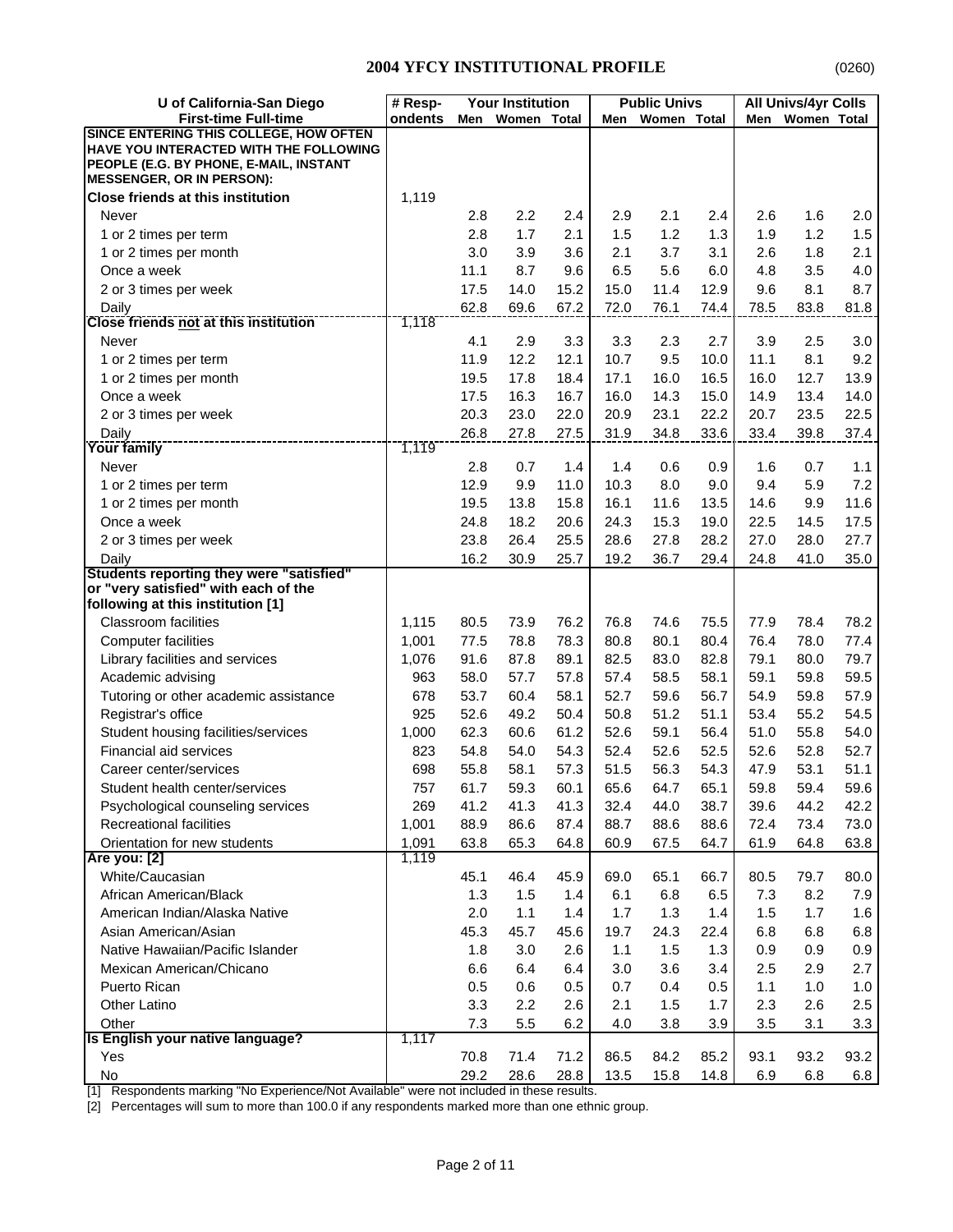| U of California-San Diego                                                      | # Resp- |      | <b>Your Institution</b> |      |      | <b>Public Univs</b> |      |      | <b>All Univs/4yr Colls</b> |      |
|--------------------------------------------------------------------------------|---------|------|-------------------------|------|------|---------------------|------|------|----------------------------|------|
| <b>First-time Full-time</b>                                                    | ondents | Men  | Women Total             |      | Men  | Women Total         |      | Men  | Women Total                |      |
| <b>SINCE ENTERING THIS COLLEGE, HOW</b><br><b>SUCCESSFUL HAVE YOU FELT AT:</b> |         |      |                         |      |      |                     |      |      |                            |      |
| <b>Understanding what your professors</b>                                      |         |      |                         |      |      |                     |      |      |                            |      |
| expect of you academically                                                     | 1,119   |      |                         |      |      |                     |      |      |                            |      |
| Unsuccessful                                                                   |         | 4.6  | 3.2                     | 3.7  | 3.8  | 2.9                 | 3.3  | 2.8  | 1.7                        | 2.1  |
| Somewhat successful                                                            |         | 59.7 | 67.7                    | 64.9 | 57.0 | 61.7                | 59.7 | 52.8 | 51.9                       | 52.3 |
| Completely successful                                                          |         | 35.7 | 29.1                    | 31.5 | 39.2 | 35.4                | 37.0 | 44.4 | 46.4                       | 45.6 |
| Developing effective study skills                                              | 1,119   |      |                         |      |      |                     |      |      |                            |      |
| Unsuccessful                                                                   |         | 15.9 | 15.7                    | 15.8 | 15.1 | 12.9                | 13.9 | 12.4 | 8.9                        | 10.2 |
| Somewhat successful                                                            |         | 63.8 | 66.3                    | 65.4 | 62.2 | 65.0                | 63.8 | 59.9 | 60.9                       | 60.6 |
| Completely successful                                                          |         | 20.3 | 18.0                    | 18.8 | 22.7 | 22.1                | 22.3 | 27.7 | 30.2                       | 29.3 |
| Adjusting to the academic demands of<br>college                                | 1,119   |      |                         |      |      |                     |      |      |                            |      |
| Unsuccessful                                                                   |         | 5.8  | 9.8                     | 8.4  | 7.2  | 7.8                 | 7.5  | 6.0  | 4.2                        | 4.9  |
| Somewhat successful                                                            |         | 59.0 | 61.6                    | 60.7 | 55.0 | 57.5                | 56.4 | 52.9 | 52.0                       | 52.3 |
| Completely successful                                                          |         | 35.2 | 28.6                    | 30.9 | 37.8 | 34.8                | 36.0 | 41.1 | 43.8                       | 42.8 |
| <b>Managing your time effectively</b>                                          | 1,119   |      |                         |      |      |                     |      |      |                            |      |
| Unsuccessful                                                                   |         | 19.0 | 22.1                    | 21.0 | 17.8 | 17.2                | 17.5 | 16.2 | 11.9                       | 13.5 |
| Somewhat successful                                                            |         | 62.0 | 60.5                    | 61.0 | 59.9 | 61.9                | 61.1 | 57.7 | 61.0                       | 59.7 |
| Completely successful                                                          |         | 19.0 | 17.4                    | 18.0 | 22.3 | 20.9                | 21.5 | 26.1 | 27.1                       | 26.8 |
| <b>Getting to know faculty</b>                                                 | 1,118   |      |                         |      |      |                     |      |      |                            |      |
| Unsuccessful                                                                   |         | 55.1 | 57.7                    | 56.8 | 39.5 | 42.8                | 41.4 | 17.4 | 17.8                       | 17.7 |
| Somewhat successful                                                            |         | 38.8 | 36.5                    | 37.3 | 48.9 | 48.4                | 48.6 | 57.7 | 61.4                       | 60.0 |
| Completely successful                                                          |         | 6.1  | 5.8                     | 5.9  | 11.6 | 8.7                 | 9.9  | 24.9 | 20.8                       | 22.3 |
| Developing close friendships with other                                        |         |      |                         |      |      |                     |      |      |                            |      |
| <b>students</b>                                                                | 1,119   |      |                         |      |      |                     |      |      |                            |      |
| Unsuccessful                                                                   |         | 10.1 | 10.9                    | 10.6 | 8.7  | 8.4                 | 8.5  | 5.6  | 5.5                        | 5.5  |
| Somewhat successful                                                            |         | 41.8 | 41.3                    | 41.5 | 36.0 | 35.9                | 35.9 | 32.2 | 27.9                       | 29.5 |
| Completely successful                                                          |         | 48.1 | 47.8                    | 47.9 | 55.3 | 55.7                | 55.5 | 62.2 | 66.6                       | 65.0 |
| Utilizing campus services available to<br>students                             | 1,119   |      |                         |      |      |                     |      |      |                            |      |
| Unsuccessful                                                                   |         | 10.4 | 8.0                     | 8.8  | 8.7  | 6.6                 | 7.5  | 7.8  | 5.5                        | 6.4  |
| Somewhat successful                                                            |         | 66.6 | 69.2                    | 68.3 | 62.0 | 63.8                | 63.0 | 58.6 | 58.5                       | 58.5 |
|                                                                                |         | 23.0 | 22.8                    | 22.9 | 29.3 | 29.7                | 29.5 | 33.6 | 36.0                       | 35.1 |
| Completely successful<br><b>Students rating themselves "above</b>              |         |      |                         |      |      |                     |      |      |                            |      |
| average" or "highest 10%" compared                                             |         |      |                         |      |      |                     |      |      |                            |      |
| with the average person their age in:                                          |         |      |                         |      |      |                     |      |      |                            |      |
| Academic ability                                                               | 1,118   | 79.2 | 66.4                    | 70.9 | 76.5 | 67.5                | 71.2 | 68.1 | 63.5                       | 65.2 |
| Artistic ability                                                               | 1,117   | 36.0 | 37.9                    | 37.2 | 31.7 | 33.0                | 32.5 | 31.1 | 29.9                       | 30.4 |
| Computer skills                                                                | 1,118   | 63.2 | 29.7                    | 41.5 | 63.3 | 33.8                | 46.1 | 54.0 | 32.2                       | 40.3 |
| Cooperativeness                                                                | 1,117   | 78.4 | 77.7                    | 78.0 | 77.2 | 79.0                | 78.3 | 73.0 | 76.8                       | 75.4 |
| Creativity                                                                     | 1,118   | 61.7 | 58.3                    | 59.5 | 61.1 | 59.1                | 59.9 | 60.5 | 56.9                       | 58.3 |
| Drive to achieve                                                               | 1,118   | 74.6 | 72.4                    | 73.2 | 69.3 | 73.1                | 71.5 | 65.5 | 71.2                       | 69.1 |
| <b>Emotional health</b>                                                        | 1,117   | 68.5 | 51.0                    | 57.2 | 65.2 | 50.5                | 56.7 | 61.9 | 51.3                       | 55.3 |
| Leadership ability                                                             | 1,118   | 65.2 | 54.7                    | 58.4 | 66.6 | 58.1                | 61.6 | 66.5 | 57.3                       | 60.7 |
| Mathematical ability                                                           | 1,118   | 67.0 | 44.9                    | 52.7 | 61.8 | 43.5                | 51.1 | 52.9 | 37.4                       | 43.2 |
| Physical health                                                                | 1,118   | 62.2 | 47.4                    | 52.6 | 61.7 | 45.9                | 52.5 | 64.5 | 46.6                       | 53.2 |
| Persistence                                                                    | 1,118   | 75.4 | 69.5                    | 71.6 | 69.4 | 66.3                | 67.6 | 63.8 | 60.4                       | 61.6 |
| Popularity                                                                     | 1,117   | 34.3 | 28.4                    | 30.4 | 35.1 | 30.9                | 32.6 | 41.8 | 30.8                       | 34.9 |
| Public speaking ability                                                        | 1,118   | 43.9 | 34.5                    | 37.8 | 44.2 | 36.9                | 40.0 | 44.1 | 35.2                       | 38.5 |
| Religiousness                                                                  | 1,118   | 29.4 | 27.3                    | 28.1 | 30.0 | 30.8                | 30.4 | 33.8 | 36.3                       | 35.4 |
| Risk-taking                                                                    | 1,118   | 52.0 | 31.9                    | 39.0 | 48.2 | 32.9                | 39.2 | 50.1 | 35.1                       | 40.7 |
| Self-confidence (intellectual)                                                 | 1,118   | 71.8 | 51.7                    | 58.8 | 70.9 | 54.1                | 61.1 | 67.8 | 52.7                       | 58.3 |
| Self-confidence (social)                                                       | 1,118   | 50.3 | 45.7                    | 47.3 | 48.8 | 46.5                | 47.4 | 55.6 | 46.5                       | 49.9 |
| Self-understanding                                                             | 1,118   | 71.1 | 62.4                    | 65.5 | 65.2 | 60.8                | 62.6 | 62.8 | 55.7                       | 58.4 |
| Spirituality                                                                   | 1,118   | 45.2 | 40.9                    | 42.4 | 41.3 | 41.4                | 41.3 | 42.0 | 43.2                       | 42.7 |
| Understanding of others                                                        | 1,118   | 70.8 | 76.4                    | 74.4 | 66.2 | 74.7                | 71.1 | 64.7 | 70.0                       | 68.0 |
| Writing ability                                                                | 1,118   | 52.0 | 47.0                    | 48.7 | 55.2 | 55.2                | 55.2 | 51.4 | 52.4                       | 52.0 |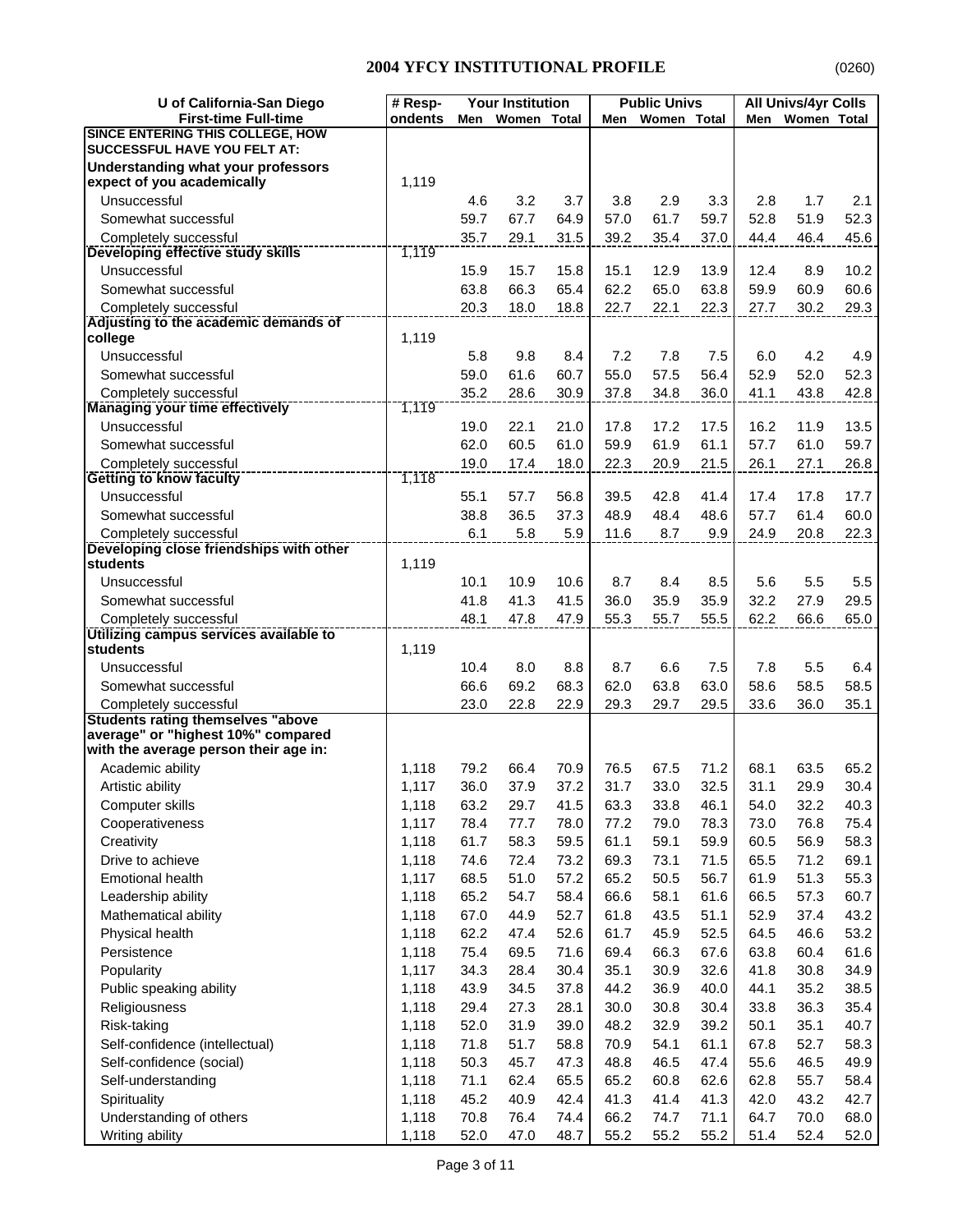| U of California-San Diego                                      | # Resp- |      | <b>Your Institution</b> |      |      | <b>Public Univs</b> |      |      | <b>All Univs/4yr Colls</b> |      |
|----------------------------------------------------------------|---------|------|-------------------------|------|------|---------------------|------|------|----------------------------|------|
| <b>First-time Full-time</b>                                    | ondents | Men  | Women Total             |      | Men  | Women Total         |      | Men  | Women Total                |      |
| Since entering this college, how often<br>have you:            |         |      |                         |      |      |                     |      |      |                            |      |
| Attended a religious service                                   | 1,119   | 42.3 | 46.3                    | 44.9 | 43.6 | 50.3                | 47.5 | 52.7 | 61.2                       | 58.1 |
| Felt bored in class [3]                                        | 1,118   | 57.1 | 44.6                    | 49.0 | 54.5 | 48.7                | 51.1 | 45.6 | 42.2                       | 43.5 |
| Participated in organized demonstrations                       | 1,118   | 33.5 | 36.9                    | 35.7 | 30.7 | 37.1                | 34.4 | 37.6 | 42.7                       | 40.8 |
| Studied with other students                                    | 1,117   | 89.3 | 92.1                    | 91.1 | 88.1 | 91.6                | 90.1 | 87.6 | 90.8                       | 89.6 |
| Smoked cigarettes [3]                                          | 1,116   | 3.6  | 2.5                     | 2.9  | 7.0  | 6.8                 | 6.9  | 8.0  | 7.1                        | 7.4  |
| Drank beer                                                     | 1,115   | 45.0 | 35.0                    | 38.6 | 58.0 | 48.3                | 52.3 | 61.0 | 49.6                       | 53.8 |
| Drank wine or liquor                                           | 1,115   | 51.7 | 51.1                    | 51.3 | 60.0 | 63.2                | 61.9 | 60.5 | 59.1                       | 59.6 |
| Felt overwhelmed by all you had to do [3]                      | 1,116   | 31.1 | 47.8                    | 41.9 | 30.2 | 48.3                | 40.7 | 28.8 | 46.3                       | 39.8 |
| Felt depressed [3]                                             | 1,117   | 10.9 | 15.1                    | 13.6 | 10.0 | 14.6                | 12.7 | 10.0 | 13.6                       | 12.3 |
| Performed volunteer work                                       | 1,117   | 43.0 | 53.2                    | 49.6 | 45.7 | 55.7                | 51.6 | 53.6 | 64.5                       | 60.5 |
| Discussed politics [3]                                         | 1,116   | 23.9 | 18.0                    | 20.1 | 22.3 | 16.2                | 18.7 | 21.3 | 14.5                       | 17.0 |
| Socialized with someone of another                             |         |      |                         |      |      |                     |      |      |                            |      |
| racial/ethnic group [3]                                        | 1,117   | 73.5 | 75.4                    | 74.8 | 63.8 | 65.2                | 64.6 | 56.6 | 60.3                       | 58.9 |
| Came late to class                                             | 1,117   | 81.7 | 71.8                    | 75.3 | 75.7 | 68.4                | 71.5 | 69.1 | 60.0                       | 63.4 |
| Discussed religion [3]                                         | 1,117   | 27.2 | 26.0                    | 26.4 | 21.9 | 23.8                | 23.0 | 22.6 | 27.4                       | 25.6 |
| Used the Internet for research or                              |         |      |                         |      |      |                     |      |      |                            |      |
| homework [3]<br>If you could make your college choice          | 1,117   | 75.1 | 73.2                    | 73.9 | 83.8 | 83.2                | 83.4 | 80.1 | 87.3                       | 84.6 |
| over, would you still choose to enroll                         |         |      |                         |      |      |                     |      |      |                            |      |
| at your current (or most recent)                               |         |      |                         |      |      |                     |      |      |                            |      |
| college?                                                       | 1,118   |      |                         |      |      |                     |      |      |                            |      |
| Definitely yes                                                 |         | 41.4 | 41.4                    | 41.4 | 42.1 | 42.0                | 42.0 | 39.2 | 43.1                       | 41.7 |
| Probably I would                                               |         | 39.3 | 39.5                    | 39.4 | 37.4 | 38.3                | 38.0 | 37.8 | 36.5                       | 36.9 |
| Don't know                                                     |         | 5.1  | 4.0                     | 4.4  | 5.8  | 4.3                 | 4.9  | 6.3  | 5.0                        | 5.5  |
| Probably not                                                   |         | 10.2 | 11.0                    | 10.7 | 10.2 | 11.0                | 10.7 | 11.2 | 10.5                       | 10.8 |
| Definitely no<br>Objectives considered to be "very             |         | 4.1  | 4.0                     | 4.0  | 4.5  | 4.3                 | 4.4  | 5.5  | 4.9                        | 5.1  |
| important" or "essential"                                      |         |      |                         |      |      |                     |      |      |                            |      |
| Becoming accomplished in one of the                            |         |      |                         |      |      |                     |      |      |                            |      |
| performing arts (acting, dancing,                              |         |      |                         |      |      |                     |      |      |                            |      |
| etc.)                                                          | 1,117   | 19.6 | 23.6                    | 22.2 | 17.9 | 21.6                | 20.0 | 20.3 | 22.0                       | 21.4 |
| Becoming an authority in my field                              | 1,117   | 70.7 | 64.5                    | 66.7 | 68.5 | 67.2                | 67.8 | 67.0 | 64.1                       | 65.2 |
| Obtaining recognition from my                                  |         |      |                         |      |      |                     |      |      |                            |      |
| colleagues for contributions to my<br>special field            | 1,116   | 61.3 | 55.6                    | 57.6 | 58.7 | 58.6                | 58.6 | 56.8 | 56.7                       | 56.7 |
| Influencing the political structure                            | 1,117   | 27.2 | 22.5                    | 24.2 | 25.1 | 19.1                | 21.6 | 26.2 | 17.8                       | 20.9 |
| Influencing social values                                      | 1,117   | 47.1 | 50.0                    | 49.0 | 44.0 | 52.1                | 48.7 | 45.6 | 52.5                       | 49.9 |
| Raising a family                                               | 1,117   | 75.3 | 73.8                    | 74.3 | 75.7 | 76.4                | 76.1 | 76.9 | 80.2                       | 79.0 |
| Having administrative responsibility                           |         |      |                         |      |      |                     |      |      |                            |      |
| for the work of others                                         | 1,115   | 49.2 | 39.3                    | 42.8 | 43.6 | 41.7                | 42.5 | 46.2 | 38.8                       | 41.5 |
| Being very well off financially                                | 1,117   | 72.0 | 70.9                    | 71.3 | 72.3 | 71.0                | 71.6 | 70.1 | 65.2                       | 67.0 |
| Helping others who are in difficulty                           | 1,117   | 75.3 | 79.6                    | 78.1 | 67.1 | 79.2                | 74.2 | 67.4 | 80.2                       | 75.5 |
| Making a theoretical contribution to                           |         |      |                         |      |      |                     |      |      |                            |      |
| science                                                        | 1,116   | 31.6 | 21.3                    | 24.9 | 24.4 | 17.5                | 20.4 | 21.7 | 14.8                       | 17.3 |
| Writing original works (poems, novels,<br>short stories, etc.) |         |      | 21.1                    |      | 20.3 |                     | 20.7 | 23.0 | 20.9                       | 21.7 |
| Creating artistic work (painting,                              | 1,117   | 22.4 |                         | 21.6 |      | 21.1                |      |      |                            |      |
| sculpture, decorating, etc.)                                   | 1,117   | 21.6 | 27.3                    | 25.3 | 18.2 | 24.9                | 22.1 | 19.8 | 22.7                       | 21.6 |
| Becoming successful in a business of my                        |         |      |                         |      |      |                     |      |      |                            |      |
| own                                                            | 1,116   | 51.7 | 43.4                    | 46.3 | 47.8 | 43.6                | 45.4 | 49.1 | 37.3                       | 41.7 |
| Becoming involved in programs to clean                         |         |      |                         |      |      |                     |      |      |                            |      |
| up the environment                                             | 1,117   | 27.5 | 29.4                    | 28.7 | 24.6 | 26.9                | 25.9 | 25.3 | 24.5                       | 24.8 |
| Developing a meaningful philosophy of                          |         |      |                         |      |      |                     |      |      |                            |      |
| life                                                           | 1,116   | 62.8 | 59.9                    | 60.9 | 56.9 | 54.5                | 55.5 | 53.5 | 50.0                       | 51.3 |
| Participating in a community action<br>program                 | 1,114   | 31.1 | 40.9                    | 37.4 | 24.6 | 38.5                | 32.7 | 26.7 | 35.3                       | 32.1 |

[3] Percentage marking "frequently" only. All other results in this section represent the percentage marking "Frequently" or "Occasionally".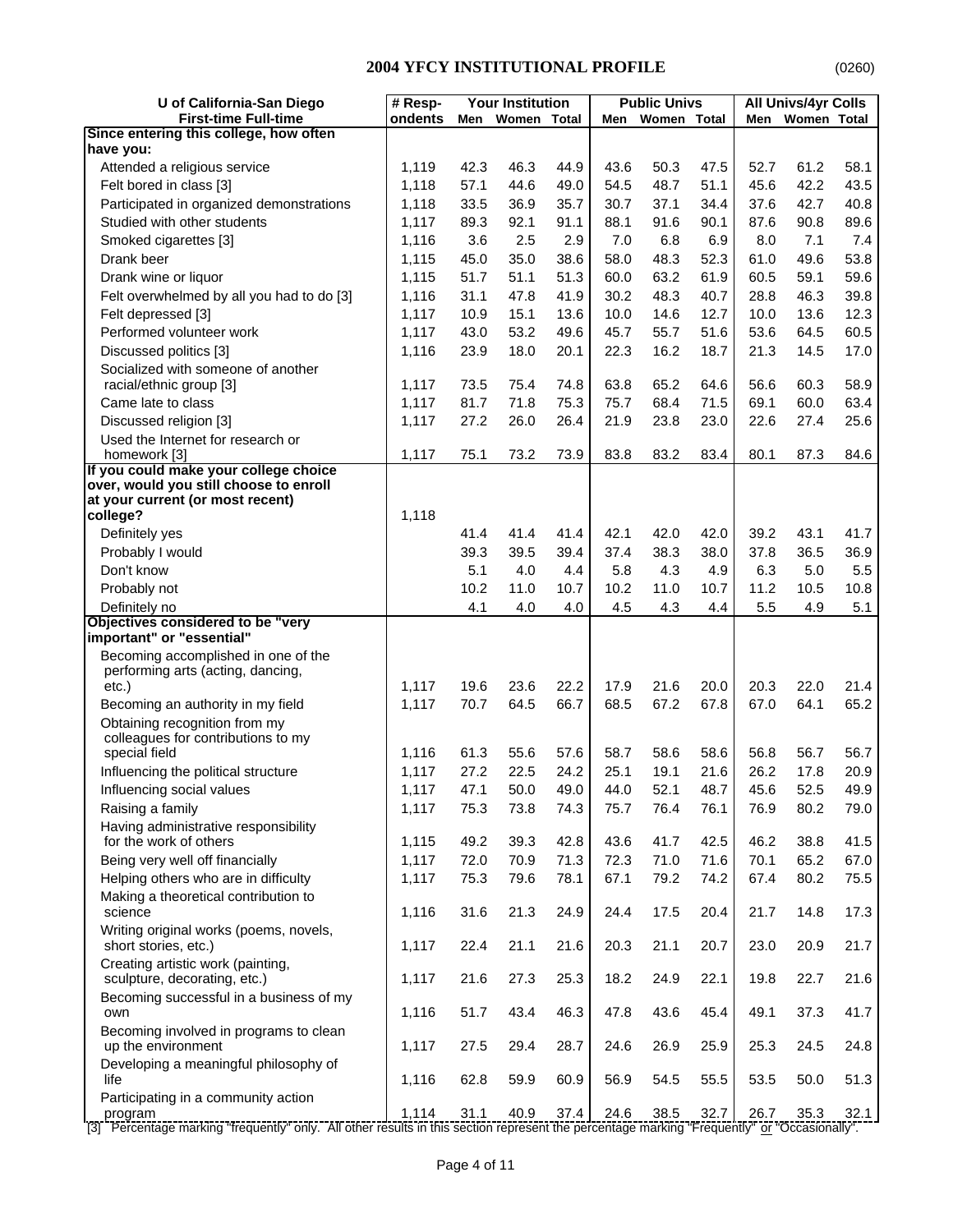| U of California-San Diego                                               | # Resp- |      | <b>Your Institution</b> |       |      | <b>Public Univs</b> |      |              | <b>All Univs/4yr Colls</b> |              |
|-------------------------------------------------------------------------|---------|------|-------------------------|-------|------|---------------------|------|--------------|----------------------------|--------------|
| <b>First-time Full-time</b>                                             | ondents | Men  | Women                   | Total | Men  | Women Total         |      | Men          | Women Total                |              |
| Objectives considered to be "very<br>important" or "essential"          |         |      |                         |       |      |                     |      |              |                            |              |
| Helping to promote racial understanding                                 | 1,116   | 44.5 | 48.0                    | 46.8  | 37.7 | 46.3                | 42.8 | 38.0         | 44.2                       | 41.9         |
| Keeping up to date with political                                       |         |      |                         |       |      |                     |      |              |                            |              |
| affairs                                                                 | 1.116   | 48.7 | 42.8                    | 44.9  | 45.7 | 40.4                | 42.6 | 45.0         | 37.0                       | 40.0         |
| Becoming a community leader                                             | 1,116   | 40.7 | 41.5                    | 41.2  | 36.8 | 41.0                | 39.2 | 38.9         | 36.7                       | 37.5         |
| Integrating spirituality into my life                                   | 1,116   | 42.5 | 49.0                    | 46.7  | 44.0 | 51.3                | 48.3 | 48.4         | 57.1                       | 53.8         |
| Improving my understanding of other<br>countries and cultures           | 1,115   | 61.0 | 68.9                    | 66.1  | 52.8 | 61.7                | 58.0 | 49.3         | 58.7                       | 55.3         |
| Students reporting that since entering                                  |         |      |                         |       |      |                     |      |              |                            |              |
| this college they felt: [4]                                             |         |      |                         |       |      |                     |      |              |                            |              |
| Lonely or homesick                                                      | 1,118   | 43.7 | 59.4                    | 53.8  | 41.1 | 57.6                | 50.7 | 36.5         | 53.0                       | 46.9         |
| Worried about meeting new people                                        | 1,118   | 49.7 | 53.2                    | 52.0  | 40.0 | 49.5                | 45.5 | 32.6         | 42.4                       | 38.7         |
| Isolated from campus life                                               | 1,118   | 47.5 | 53.2                    | 51.2  | 39.1 | 42.6                | 41.2 | 30.9         | 32.7                       | 32.0         |
| A need to break away from your family<br>in order to succeed in college | 1,117   | 36.1 | 34.0                    | 34.7  | 34.8 | 35.0                | 34.9 | 32.4         | 33.6                       | 33.1         |
| Unsafe on this campus                                                   | 1,118   | 4.6  | 4.6                     | 4.6   | 6.7  | 13.1                | 10.4 | 7.2          | 10.9                       | 9.5          |
| Worried about your health                                               | 1,118   | 22.6 | 30.8                    | 27.9  | 20.4 | 35.4                | 29.2 | 18.5         | 29.8                       | 25.6         |
| Intimidated by your professors                                          | 1,118   | 29.7 | 42.8                    | 38.2  | 25.4 | 41.6                | 34.8 | 21.1         | 30.9                       | 27.3         |
| That your courses inspired you to think                                 |         |      |                         |       |      |                     |      |              |                            |              |
| in new ways                                                             | 1,118   | 69.5 | 79.6                    | 76.0  | 66.4 | 76.2                | 72.1 | 68.6         | 78.3                       | 74.7         |
| That your job responsibilities<br>interfered with your schoolwork       | 1,113   | 24.9 | 28.5                    | 27.2  | 17.3 | 25.2                | 21.9 | 21.1         | 24.7                       | 23.4         |
| That your family responsibilities<br>interfered with your schoolwork    | 1,117   | 16.8 | 23.5                    | 21.1  | 14.2 | 20.4                | 17.8 | 15.9         | 18.7                       | 17.7         |
| That your social life interfered with                                   |         |      |                         |       |      |                     |      |              |                            |              |
| your schoolwork                                                         | 1,118   | 52.5 | 56.6                    | 55.2  | 49.6 | 55.6                | 53.1 | 49.0         | 50.0                       | 49.6         |
| Concerned about life after college                                      | 1,117   | 75.3 | 84.4                    | 81.2  | 69.1 | 80.7                | 75.9 | 66.1         | 75.6                       | 72.1         |
| Where did you primarily live while<br>attending college this past year? | 1,118   |      |                         |       |      |                     |      |              |                            |              |
| College residence hall, suite, or other<br>campus housing               |         | 85.8 | 87.0                    | 86.6  | 89.2 | 89.0                | 89.1 | 87.1         | 87.8                       | 87.5         |
| Private home or apartment                                               |         | 14.0 | 12.4                    | 13.0  | 9.6  | 10.1                | 9.9  | 11.3         | 10.7                       | 10.9         |
| Other                                                                   |         | 0.3  | 0.6                     | 0.4   | 1.2  | 0.9                 | 1.0  | 1.6          | 1.5                        | 1.5          |
| <b>Students reporting "frequent" inclusion</b>                          |         |      |                         |       |      |                     |      |              |                            |              |
| of the following in courses at this                                     |         |      |                         |       |      |                     |      |              |                            |              |
| institution                                                             |         |      |                         |       |      |                     |      |              |                            |              |
| Group discussions                                                       | 1,118   | 41.4 | 50.1                    | 47.0  | 31.8 | 44.8                | 39.4 | 33.7         | 45.5                       | 41.1         |
| Student presentations or performances                                   | 1,118   | 5.1  | 6.8                     | 6.2   | 8.6  | 12.3                | 10.8 | 15.3         | 20.1                       | 18.4         |
| Formal lectures<br>Research projects                                    | 1,117   | 78.4 | 87.8                    | 84.5  | 72.2 | 80.9                | 77.3 | 53.4<br>15.1 | 63.0                       | 59.5         |
| Multiple drafts of written work                                         | 1,118   | 8.4  | 8.6                     | 8.5   | 11.1 | 14.1                | 12.9 |              | 18.5                       | 17.2<br>32.4 |
|                                                                         | 1,118   | 27.7 | 35.4                    | 32.6  | 29.8 | 37.3                | 34.2 | 28.0         | 35.0                       |              |
| Group projects                                                          | 1,117   | 6.6  | 5.7                     | 6.0   | 11.8 | 12.7                | 12.3 | 15.2         | 17.1                       | 16.4         |
| Weekly essay assignments                                                | 1,118   | 17.0 | 26.1                    | 22.9  | 18.2 | 25.2                | 22.3 | 22.4         | 28.0                       | 25.9         |
| Student evaluations of each other's work                                | 1,117   | 8.1  | 11.6                    | 10.4  | 10.4 | 14.9                | 13.0 | 11.1         | 13.2                       | 12.4         |
| Field experience or internship                                          | 1,118   | 2.8  | 1.7                     | 2.1   | 3.0  | 2.8                 | 2.8  | 4.9          | 4.2                        | 4.5          |
| Community service linked to coursework<br>(service learning)            | 1,118   | 1.5  | 1.4                     | 1.4   | 1.8  | 2.0                 | 1.9  | 4.1          | 4.3                        | 4.2          |
| Student-selected topics                                                 | 1,118   | 3.3  | 4.1                     | 3.8   | 4.8  | 5.9                 | 5.4  | 7.8          | 9.3                        | 8.7          |
| Laboratory component                                                    | 1,118   | 6.1  | 6.1                     | 6.1   | 18.4 | 16.6                | 17.4 | 19.6         | 21.5                       | 20.8         |
| Required on-line interaction with<br>professors and/or classmates       | 1,118   | 7.1  | 9.0                     | 8.3   | 12.5 | 15.4                | 14.2 | 14.6         | 18.0                       | 16.7         |

[4] Percentage marking "Frequently" or "Occasionally".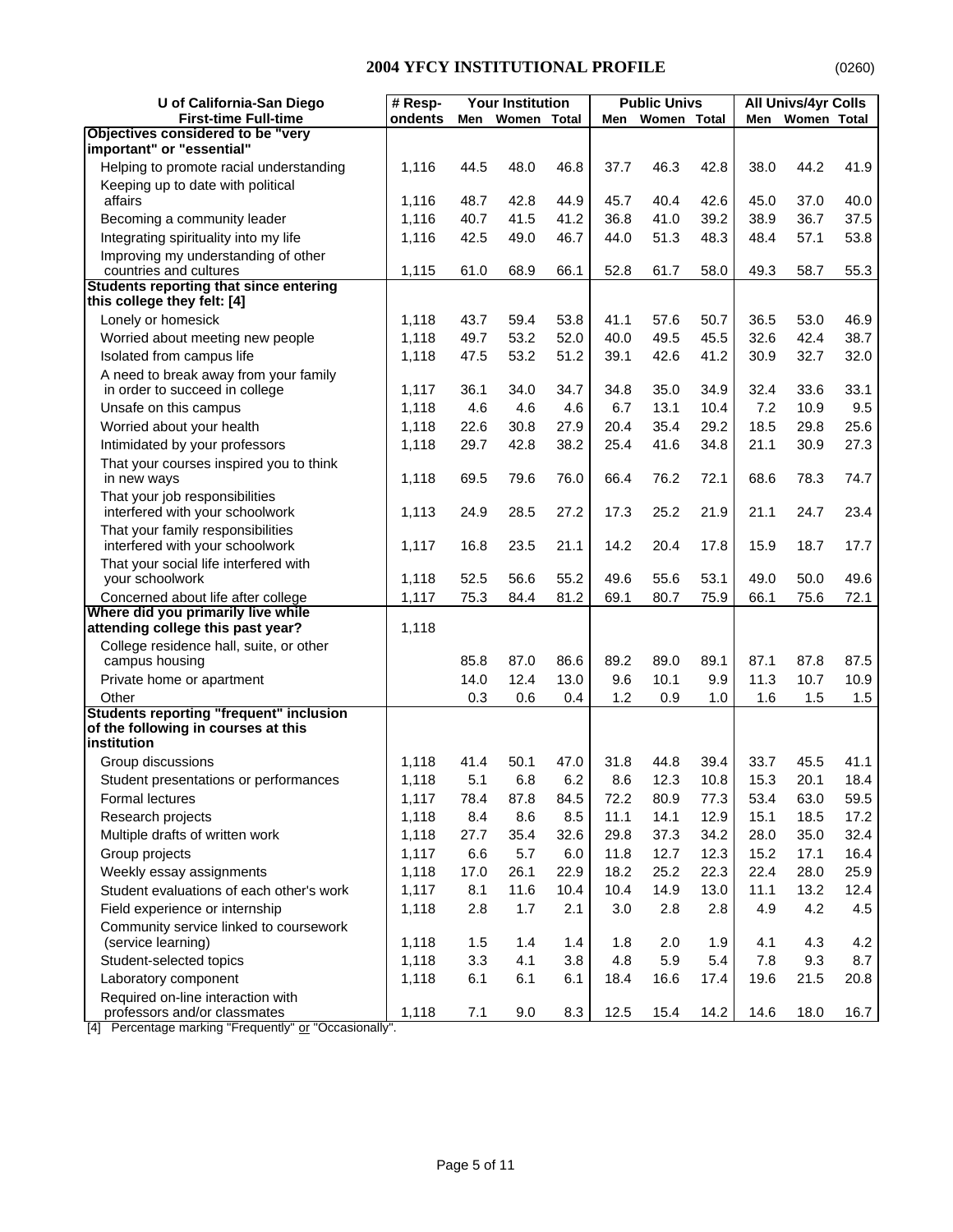| U of California-San Diego                                                                                                                                                                                                                                                 | # Resp- |      | <b>Your Institution</b> |       |      | <b>Public Univs</b> |      |      | <b>All Univs/4yr Colls</b> |      |
|---------------------------------------------------------------------------------------------------------------------------------------------------------------------------------------------------------------------------------------------------------------------------|---------|------|-------------------------|-------|------|---------------------|------|------|----------------------------|------|
| <b>First-time Full-time</b>                                                                                                                                                                                                                                               | ondents | Men  | Women                   | Total | Men  | Women Total         |      | Men  | Women Total                |      |
| Since entering this college have you:                                                                                                                                                                                                                                     | 1,119   |      |                         |       |      |                     |      |      |                            |      |
| Changed your career plans                                                                                                                                                                                                                                                 |         | 27.1 | 30.9                    | 29.6  | 26.8 | 31.5                | 29.5 | 25.5 | 31.1                       | 29.1 |
| Decided to pursue a different major                                                                                                                                                                                                                                       |         | 32.9 | 37.4                    | 35.8  | 28.8 | 33.9                | 31.8 | 26.6 | 31.9                       | 29.9 |
| Declared your major                                                                                                                                                                                                                                                       |         | 40.0 | 39.2                    | 39.5  | 47.2 | 49.0                | 48.3 | 45.2 | 47.3                       | 46.5 |
| Joined a social fraternity or sorority                                                                                                                                                                                                                                    |         | 6.8  | 6.8                     | 6.8   | 11.6 | 13.3                | 12.6 | 9.8  | 10.9                       | 10.5 |
| Enrolled in an honors course                                                                                                                                                                                                                                              |         | 9.4  | 4.7                     | 6.3   | 10.9 | 7.8                 | 9.1  | 10.2 | 9.9                        | 10.0 |
| Played varsity/intercollegiate<br>athletics                                                                                                                                                                                                                               |         | 15.2 | 10.8                    | 12.3  | 13.0 | 10.5                | 11.5 | 24.3 | 16.7                       | 19.5 |
| Enrolled in a remedial/developmental                                                                                                                                                                                                                                      |         |      |                         |       |      |                     |      |      |                            |      |
| course                                                                                                                                                                                                                                                                    |         | 5.6  | 3.3                     | 4.1   | 2.9  | 3.4                 | 3.2  | 4.3  | 4.8                        | 4.6  |
| Transferred from another institution                                                                                                                                                                                                                                      |         | 3.8  | 1.8                     | 2.5   | 2.3  | 1.3                 | 1.7  | 2.4  | 1.7                        | 1.9  |
| Enrolled in a formal program where a<br>group of students takes two or more<br>courses together (e.g., FIG,<br>learning cluster, learning                                                                                                                                 |         |      |                         |       |      |                     |      |      |                            |      |
| community, linked courses)                                                                                                                                                                                                                                                |         | 2.3  | 0.8                     | 1.3   | 3.5  | 6.1                 | 5.0  | 6.1  | 7.2                        | 6.8  |
| Have you taken a college course or<br>seminar specifically designed to<br>enhance the academic skills and/or<br>social development of first-year<br>college students (e.g., first-year<br>seminar, student success seminar, basic<br>study skills course, University 101) | 1,118   |      |                         |       |      |                     |      |      |                            |      |
| Yes, as a required component of the                                                                                                                                                                                                                                       |         |      |                         |       |      |                     |      |      |                            |      |
| first-year curriculum                                                                                                                                                                                                                                                     |         | 8.1  | 4.4                     | 5.7   | 20.0 | 18.0                | 18.8 | 47.8 | 49.0                       | 48.5 |
| Yes, as an optional course                                                                                                                                                                                                                                                |         | 20.1 | 27.9                    | 25.1  | 22.4 | 26.1                | 24.6 | 11.8 | 11.4                       | 11.6 |
| No, I did not take a first-year develop-<br>ment/transition course or seminar                                                                                                                                                                                             |         | 71.8 | 67.7                    | 69.1  | 57.6 | 55.9                | 56.6 | 40.4 | 39.6                       | 39.9 |
| Select the type of course or seminar<br>specifically designed to enhance the<br>academic skills and/or social develop-<br>ment of first-year students that best<br>describes the section/seminar that<br>you took<br>Extended orientation seminar (e.g.,                  | 1,118   |      |                         |       |      |                     |      |      |                            |      |
| college survival, college                                                                                                                                                                                                                                                 |         |      |                         |       |      |                     |      |      |                            |      |
| transition, or student success                                                                                                                                                                                                                                            |         | 2.3  | 2.6                     |       | 14.7 |                     |      | 19.7 |                            | 20.9 |
| course)<br>Academic seminar where the primary                                                                                                                                                                                                                             |         |      |                         | 2.5   |      | 14.8                | 14.8 |      | 21.5                       |      |
| focus is on a general academic theme<br>or discipline                                                                                                                                                                                                                     |         | 13.7 | 18.8                    | 17.0  | 9.9  | 11.6                | 10.9 | 19.1 | 18.4                       | 18.7 |
| Pre-professional or discipline-linked<br>seminar that is designed to prepare<br>students for the demands of a<br>specific major, discipline, and/or<br>profession                                                                                                         |         | 6.6  | 4.6                     | 5.3   | 7.5  | 4.9                 | 6.0  | 5.3  | 4.6                        | 4.9  |
| Basic study skills seminar that focuses<br>on the acquisition of fundamental<br>academic skills (e.g., college<br>writing, note-taking, reading texts,<br>etc.)                                                                                                           |         | 3.6  | 2.5                     | 2.9   | 9.3  | 8.6                 | 8.9  | 13.1 | 12.6                       | 12.7 |
| Other                                                                                                                                                                                                                                                                     |         | 3.6  | 4.6                     | 4.2   | 4.0  | 5.5                 | 4.9  | 7.5  | 6.9                        | 7.1  |
| I did not take a first-year development/<br>transition course or seminar                                                                                                                                                                                                  |         | 70.3 | 67.0                    | 68.2  | 54.5 | 54.6                | 54.5 | 35.3 | 36.0                       | 35.7 |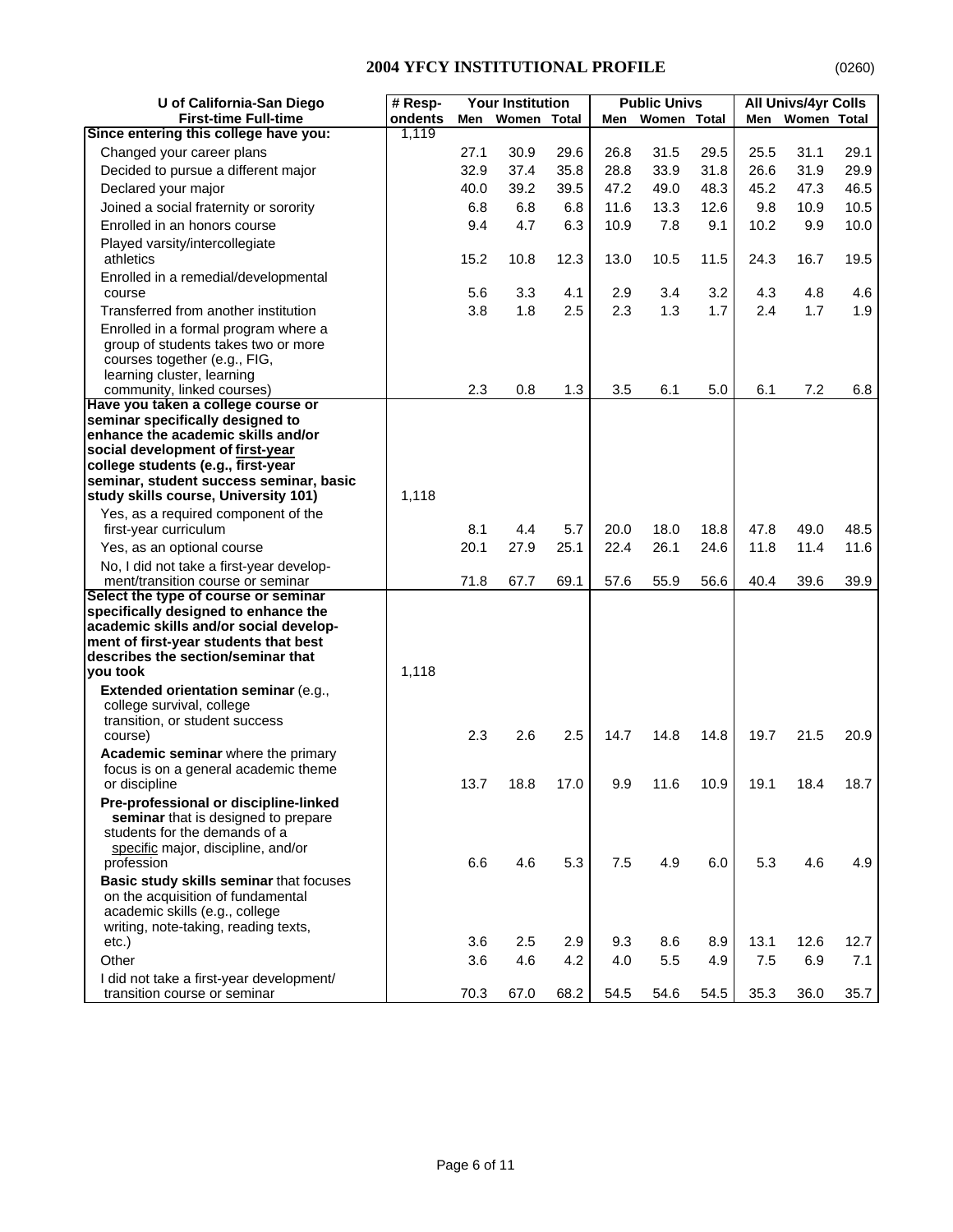| U of California-San Diego                                                                                                                         | # Resp- |       | <b>Your Institution</b> |       |      | <b>Public Univs</b> |      |              | <b>All Univs/4yr Colls</b> |      |
|---------------------------------------------------------------------------------------------------------------------------------------------------|---------|-------|-------------------------|-------|------|---------------------|------|--------------|----------------------------|------|
| <b>First-time Full-time</b>                                                                                                                       | ondents | Men   | Women Total             |       | Men  | Women Total         |      | Men          | Women Total                |      |
| Since entering this college, how often                                                                                                            |         |       |                         |       |      |                     |      |              |                            |      |
| have you:                                                                                                                                         |         |       |                         |       |      |                     |      |              |                            |      |
| Turned in course assignment(s) late                                                                                                               | 1,117   | 12.7  | 11.2                    | 11.7  | 13.4 | 11.5                | 12.3 | 20.7<br>28.2 | 13.4                       | 16.1 |
| Spoke up in class [3]                                                                                                                             | 1,117   | 17.3  | 18.9                    | 18.4  | 20.0 | 21.6                | 20.9 |              | 29.8                       | 29.2 |
| Discussed course content with students<br>outside of class [3]                                                                                    | 1,117   | 37.9  | 40.6                    | 39.7  | 38.3 | 40.2                | 39.4 | 35.3         | 42.8                       | 40.0 |
| Skipped class                                                                                                                                     | 1,117   | 54.5  | 39.8                    | 44.9  | 53.4 | 45.5                | 48.8 | 37.9         | 33.8                       | 35.3 |
| Received tutoring                                                                                                                                 | 1,116   | 14.8  | 27.5                    | 23.0  | 18.7 | 27.7                | 24.0 | 19.2         | 22.4                       | 21.2 |
| Worked with a professor on a research                                                                                                             |         |       |                         |       |      |                     |      |              |                            |      |
| project                                                                                                                                           | 1,117   | 4.1   | 3.2                     | 3.5   | 6.8  | 7.1                 | 7.0  | 14.6         | 13.3                       | 13.7 |
| Turned in course assignments that did                                                                                                             |         |       |                         |       |      |                     |      |              |                            |      |
| not reflect your best work                                                                                                                        | 1,116   | 57.7  | 49.7                    | 52.5  | 52.4 | 45.4                | 48.3 | 48.4         | 38.7                       | 42.3 |
| Participated in intramural sports                                                                                                                 | 1,117   | 33.3  | 24.4                    | 27.6  | 38.0 | 23.2                | 29.3 | 41.9         | 23.7                       | 30.4 |
| Had difficulty getting along with your                                                                                                            |         |       |                         |       |      |                     |      |              |                            |      |
| roommate(s)/housemate(s)                                                                                                                          | 1,116   | 24.0  | 23.9                    | 23.9  | 26.0 | 29.2                | 27.9 | 27.4         | 31.0                       | 29.7 |
| Sought personal counseling                                                                                                                        | 1,117   | 5.9   | 6.6                     | 6.4   | 4.8  | 6.4                 | 5.7  | 8.3          | 8.0                        | 8.1  |
| Went on a date                                                                                                                                    | 1,117   | 32.1  | 35.9                    | 34.6  | 35.6 | 45.0                | 41.1 | 43.7         | 45.4                       | 44.8 |
| Received negative feedback about your                                                                                                             |         |       |                         |       |      |                     |      |              |                            |      |
| academic work                                                                                                                                     | 1,117   | 40.5  | 34.3                    | 36.4  | 34.1 | 31.0                | 32.3 | 32.8         | 25.0                       | 27.9 |
| Received advice and guidance about your                                                                                                           |         |       |                         |       |      |                     |      |              |                            |      |
| educational program from a professor                                                                                                              | 1,117   | 12.5  | 11.5                    | 11.8  | 22.0 | 20.6                | 21.2 | 38.2         | 38.0                       | 38.1 |
| Received emotional support and<br>encouragement from a professor                                                                                  | 1,117   | 5.1   | 8.1                     | 7.1   | 12.0 | 15.2                | 13.9 | 28.6         | 31.2                       | 30.2 |
| <b>Students noting "much stronger" skills</b>                                                                                                     |         |       |                         |       |      |                     |      |              |                            |      |
| compared with college entry in:                                                                                                                   |         |       |                         |       |      |                     |      |              |                            |      |
| General knowledge                                                                                                                                 | 1,117   | 20.6  | 17.4                    | 18.5  | 19.1 | 15.9                | 17.2 | 17.3         | 16.8                       | 17.0 |
| Analytical and problem-solving skills                                                                                                             | 1,117   | 15.0  | 11.6                    | 12.8  | 14.2 | 9.7                 | 11.5 | 11.5         | 8.9                        | 9.8  |
| Knowledge of a particular field or                                                                                                                |         |       |                         |       |      |                     |      |              |                            |      |
| discipline                                                                                                                                        | 1,117   | 27.7  | 20.0                    | 22.7  | 26.6 | 20.2                | 22.9 | 24.6         | 22.6                       | 23.4 |
| Critical thinking skills                                                                                                                          | 1,117   | 13.5  | 11.7                    | 12.4  | 13.2 | 10.5                | 11.6 | 13.1         | 11.2                       | 11.9 |
| Knowledge of people from different                                                                                                                |         |       |                         |       |      |                     |      |              |                            |      |
| races/cultures                                                                                                                                    | 1,117   | 14.2  | 18.6                    | 17.1  | 15.3 | 18.1                | 16.9 | 13.5         | 15.8                       | 15.0 |
| Religious beliefs and convictions                                                                                                                 | 1,117   | 11.5  | 12.7                    | 12.3  | 9.4  | 10.2                | 9.9  | 9.6          | 11.8                       | 11.0 |
| Ability to get along with others                                                                                                                  | 1,116   | 13.5  | 13.3                    | 13.4  | 12.2 | 12.7                | 12.5 | 12.0         | 14.5                       | 13.6 |
| Library/research skills                                                                                                                           | 1,117   | 6.9   | 7.3                     | 7.2   | 8.1  | 8.6                 | 8.4  | 9.4          | 10.0                       | 9.8  |
| Ability to work as part of a team                                                                                                                 | 1,117   | 5.1   | 5.1                     | 5.1   | 7.2  | 5.9                 | 6.4  | 8.5          | 7.2                        | 7.7  |
| Understanding of the problems facing                                                                                                              |         |       |                         |       |      |                     |      |              |                            |      |
| your community                                                                                                                                    | 1,117   | 6.9   | 6.9                     | 6.9   | 6.4  | 6.2                 | 6.3  | 6.7          | 6.3                        | 6.5  |
| Understanding of national issues                                                                                                                  | 1,117   | 10.7  | 7.9                     | 8.9   | 9.5  | 7.4                 | 8.3  | 9.8          | 8.0                        | 8.6  |
| Understanding of global issues                                                                                                                    | 1,117   | 11.2  | 8.6                     | 9.5   | 9.9  | 8.5                 | 9.1  | 10.7         | 8.8                        | 9.5  |
| Do you have any concern about your<br>ability to finance your college                                                                             |         |       |                         |       |      |                     |      |              |                            |      |
| education?                                                                                                                                        | 1,118   |       |                         |       |      |                     |      |              |                            |      |
| None (I am confident that I will have                                                                                                             |         |       |                         |       |      |                     |      |              |                            |      |
| sufficient funds)                                                                                                                                 |         | 33.0  | 23.5                    | 26.8  | 37.7 | 28.4                | 32.2 | 37.5         | 29.0                       | 32.1 |
| Some (but I probably will have enough                                                                                                             |         |       |                         |       |      |                     |      |              |                            |      |
| funds)                                                                                                                                            |         | 52.0  | 55.8                    | 54.5  | 49.3 | 53.2                | 51.6 | 47.4         | 53.1                       | 51.0 |
| Major (not sure I will have enough                                                                                                                |         |       |                         |       |      |                     |      |              |                            |      |
| funds to complete college)                                                                                                                        |         | 15.0  | 20.7                    | 18.7  | 13.1 | 18.4                | 16.2 | 15.1         | 17.9                       | 16.9 |
| Type of survey returned                                                                                                                           | 1,119   |       |                         |       |      |                     |      |              |                            |      |
| Paper                                                                                                                                             |         | 0.0   | 0.0                     | 0.0   | 27.7 | 17.5                | 21.8 | 77.7         | 74.9                       | 75.9 |
| Web<br>[2] Deception merking "Frequently" only. All other results in this section represent the persontage merking "Frequently" or "Occasionally" |         | 100.0 | 100.0                   | 100.0 | 72.3 | 82.5                | 78.2 | 22.3         | 25.1                       | 24.1 |

[3] Percentage marking "Frequently" only. All other results in this section represent the percentage marking "Frequently" or "Occasionally".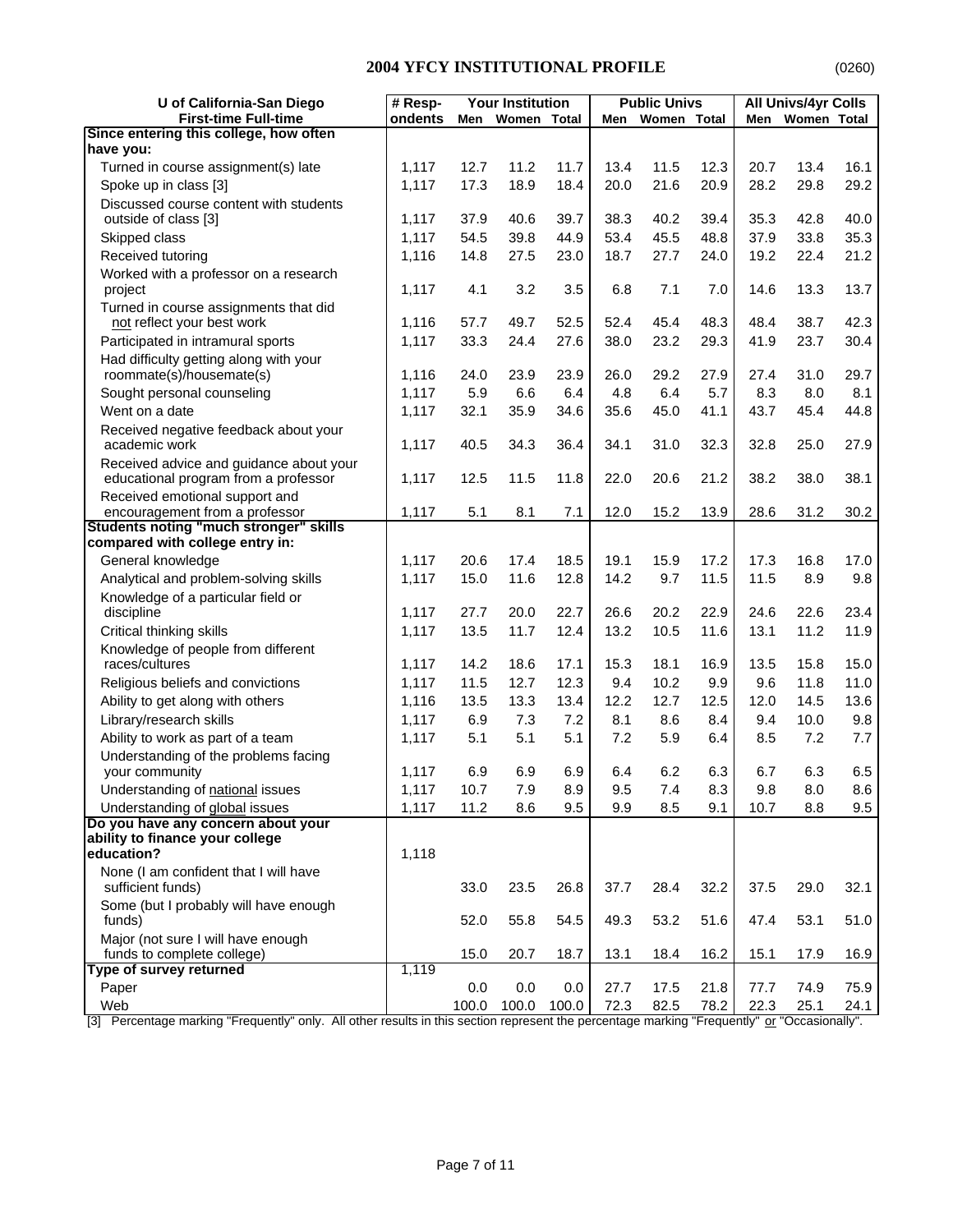| U of California-San Diego                                                                            | # Resp- |             | <b>Your Institution</b> |              |              | <b>Public Univs</b> |              |              | <b>All Univs/4yr Colls</b> |              |
|------------------------------------------------------------------------------------------------------|---------|-------------|-------------------------|--------------|--------------|---------------------|--------------|--------------|----------------------------|--------------|
| <b>First-time Full-time</b>                                                                          | ondents | Men         | Women Total             |              | Men          | Women Total         |              | Men          | Women Total                |              |
| <b>SINCE ENTERING THIS COLLEGE, HOW</b><br>MUCH TIME HAVE YOU SPENT DURING A<br><b>TYPICAL WEEK:</b> |         |             |                         |              |              |                     |              |              |                            |              |
| <b>Attending classes/labs</b>                                                                        | 1,118   |             |                         |              |              |                     |              |              |                            |              |
| None                                                                                                 |         | 1.0         | 0.8                     | 0.9          | 0.5          | 0.6                 | 0.5          | 1.4          | 0.8                        | 1.1          |
| Less than 1 hour                                                                                     |         | 0.0         | 0.1                     | 0.1          | 0.1          | 0.2                 | 0.2          | 0.6          | 0.3                        | 0.4          |
| 1 to $2$                                                                                             |         | 1.0         | 0.7                     | 0.8          | 2.0          | 0.6                 | 1.2          | 2.6          | 1.7                        | 2.0          |
| 3 to 5                                                                                               |         | 7.1         | 3.9                     | 5.0          | 5.5          | 3.7                 | 4.5          | 5.3          | 4.3                        | 4.7          |
| 6 to 10                                                                                              |         | 16.0        | 13.5                    | 14.4         | 11.3         | 10.8                | 11.0         | 12.7         | 11.4                       | 11.9         |
| 11 to 15                                                                                             |         | 33.0        | 37.6                    | 36.0         | 35.8         | 36.5                | 36.2         | 34.3         | 34.7                       | 34.6         |
| 16 to 20                                                                                             |         | 29.7        | 34.7                    | 32.9         | 34.4         | 39.1                | 37.2         | 30.3         | 35.0                       | 33.3         |
| 21 to 30                                                                                             |         | 10.2        | 7.7                     | 8.6          | 9.1          | 7.4                 | 8.1          | 9.9          | 9.5                        | 9.7          |
| Over 30                                                                                              |         | 2.0         | 1.0                     | 1.3          | 1.3          | 1.1                 | 1.2          | 2.8          | 2.3                        | 2.5          |
| <b>Studying/homework</b>                                                                             | 1,118   |             |                         |              |              |                     |              |              |                            |              |
| None                                                                                                 |         | 0.5         | 0.0                     | 0.2          | 0.3          | 0.1                 | 0.2          | 0.8          | 0.2                        | 0.4          |
| Less than 1 hour                                                                                     |         | 0.5         | 0.6                     | 0.5          | 1.7          | 0.8                 | 1.2          | 2.2          | 0.8                        | 1.3          |
| 1 to $2$                                                                                             |         | 5.8         | 3.5                     | 4.3          | 7.9          | 4.3                 | 5.8          | 11.1         | 6.1                        | 8.0          |
| 3 to 5                                                                                               |         | 31.5        | 20.3                    | 24.2         | 34.4         | 24.2                | 28.4         | 30.6         | 25.3                       | 27.3         |
| 6 to 10                                                                                              |         | 32.2        | 39.1                    | 36.7         | 28.1         | 35.5                | 32.4         | 27.3         | 32.8                       | 30.7         |
| 11 to 15                                                                                             |         | 14.2        | 18.6                    | 17.1         | 13.8         | 18.6                | 16.6         | 13.8         | 16.8                       | 15.7         |
| 16 to 20                                                                                             |         | 8.6         | 12.0                    | 10.8         | 8.2          | 10.0                | 9.3          | 7.5          | 9.7                        | 8.9          |
| 21 to 30                                                                                             |         | 3.8         | 4.3                     | 4.1          | 3.2          | 4.7                 | 4.1          | 4.1          | 5.6                        | 5.1          |
| Over 30                                                                                              | 1,117   | 2.8         | 1.7                     | 2.1          | 2.5          | 1.9                 | 2.1          | 2.6          | 2.8                        | 2.7          |
| <b>Socializing with friends</b>                                                                      |         |             |                         |              |              |                     |              |              |                            |              |
| None                                                                                                 |         | 0.8         | 0.7                     | 0.7          | 0.5          | 0.6                 | 0.5          | 0.7          | 0.4                        | 0.5          |
| Less than 1 hour                                                                                     |         | 1.3         | 1.4                     | 1.3          | 1.3          | 1.0                 | 1.1          | 1.4          | 1.2                        | 1.3          |
| 1 to $2$                                                                                             |         | 5.9         | 5.5                     | 5.6          | 5.6          | 4.9                 | 5.2          | 5.0          | 4.9                        | 5.0          |
| 3 to 5<br>6 to 10                                                                                    |         | 23.4        | 22.1                    | 22.6         | 18.7         | 17.6                | 18.0         | 13.7         | 15.3                       | 14.7         |
| 11 to 15                                                                                             |         | 26.5        | 30.1<br>16.2            | 28.8<br>16.1 | 25.6<br>16.1 | 28.3<br>17.5        | 27.2<br>16.9 | 23.5<br>17.5 | 24.4<br>17.9               | 24.1<br>17.8 |
|                                                                                                      |         | 16.0        |                         |              |              |                     |              |              |                            |              |
| 16 to 20<br>21 to 30                                                                                 |         | 12.0<br>6.1 | 12.4<br>5.8             | 12.3<br>5.9  | 12.6<br>8.7  | 12.2<br>8.0         | 12.4<br>8.3  | 13.8<br>9.3  | 12.9<br>9.3                | 13.2<br>9.3  |
| Over 30                                                                                              |         | 8.1         | 5.8                     | 6.6          |              |                     | 10.3         | 15.1         | 13.7                       |              |
| <b>Exercising or sports</b>                                                                          | 1,118   |             |                         |              | 11.0         | 9.9                 |              |              |                            | 14.2         |
| None                                                                                                 |         | 4.8         | 8.1                     | 7.0          | 6.1          | 8.5                 | 7.6          | 5.6          | 8.1                        | 7.2          |
| Less than 1 hour                                                                                     |         | 6.3         | 13.7                    | 11.1         | 9.7          | 12.8                | 11.5         | 8.2          | 12.4                       | 10.9         |
| 1 to $2$                                                                                             |         | 20.6        | 21.4                    | 21.1         | 19.5         | 21.8                | 20.8         | 16.8         | 21.2                       | 19.6         |
| 3 to 5                                                                                               |         | 35.0        | 35.1                    | 35.1         | 31.1         | 33.2                | 32.4         | 25.5         | 29.3                       | 27.9         |
| 6 to 10                                                                                              |         | 20.6        | 14.0                    | 16.3         | 21.4         | 15.7                | 18.0         | 21.5         | 17.1                       | 18.7         |
| 11 to 15                                                                                             |         | 6.6         | 4.3                     | 5.1          | 5.8          | 4.0                 | 4.7          | 10.0         | 6.1                        | $7.5\,$      |
| 16 to 20                                                                                             |         | 3.6         | 1.8                     | 2.4          | 3.4          | 2.1                 | 2.6          | 5.9          | 3.2                        | 4.2          |
| 21 to 30                                                                                             |         | 1.3         | 1.1                     | 1.2          | 1.6          | 1.2                 | 1.4          | 3.3          | 1.5                        | 2.2          |
| Over 30                                                                                              |         | 1.3         | 0.6                     | 0.8          | 1.4          | $0.7\,$             | $1.0$        | 3.2          | 1.2                        | 1.9          |
| <b>Partying</b>                                                                                      | 1,118   |             |                         |              |              |                     |              |              |                            |              |
| None                                                                                                 |         | 36.5        | 38.5                    | 37.8         | 27.9         | 29.3                | 28.7         | 23.0         | 29.5                       | 27.1         |
| Less than 1 hour                                                                                     |         | 15.2        | 17.0                    | 16.4         | 13.8         | 14.3                | 14.1         | 11.5         | 12.2                       | 12.0         |
| $1$ to $2$                                                                                           |         | 15.2        | 13.5                    | 14.1         | 16.1         | 14.1                | 14.9         | 15.3         | 15.1                       | 15.1         |
| 3 to 5                                                                                               |         | 18.8        | 17.8                    | 18.2         | 19.7         | 19.4                | 19.5         | 20.6         | 20.9                       | 20.8         |
| 6 to 10                                                                                              |         | 10.9        | 9.9                     | 10.3         | 13.3         | 15.2                | 14.4         | 15.7         | 14.0                       | 14.6         |
| 11 to 15                                                                                             |         | 1.8         | 2.3                     | 2.1          | 4.6          | 4.4                 | 4.5          | 6.5          | 4.8                        | 5.4          |
| 16 to 20                                                                                             |         | 1.5         | 0.7                     | 1.0          | 2.9          | 1.8                 | 2.3          | 3.5          | 1.8                        | 2.4          |
| 21 to 30                                                                                             |         | 0.0         | 0.1                     | 0.1          | 0.9          | 0.9                 | 0.9          | 1.5          | 0.9                        | 1.1          |
| Over 30                                                                                              |         | 0.0         | 0.0                     | 0.0          | 0.9          | 0.6                 | 0.7          | 2.4          | 0.9                        | 1.5          |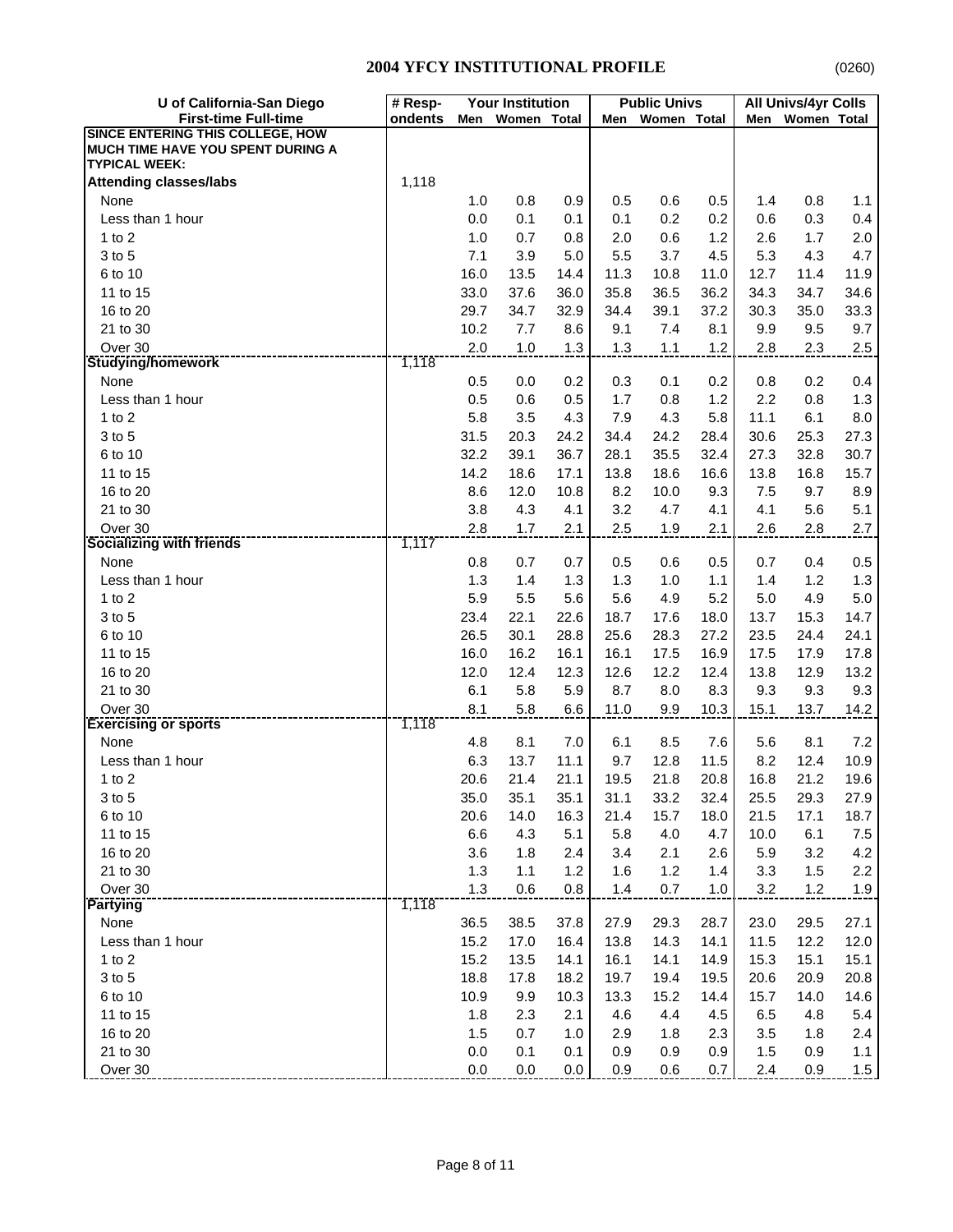| U of California-San Diego                                                                            | <b>Your Institution</b><br># Resp- |              |              | <b>Public Univs</b><br>All Univs/4yr Colls |              |              |              |              |              |              |
|------------------------------------------------------------------------------------------------------|------------------------------------|--------------|--------------|--------------------------------------------|--------------|--------------|--------------|--------------|--------------|--------------|
| <b>First-time Full-time</b>                                                                          | ondents                            | Men          | Women Total  |                                            | Men          | Women Total  |              | Men          | Women Total  |              |
| <b>SINCE ENTERING THIS COLLEGE, HOW</b><br>MUCH TIME HAVE YOU SPENT DURING A<br><b>TYPICAL WEEK:</b> |                                    |              |              |                                            |              |              |              |              |              |              |
| Working (for pay) on campus                                                                          | 1,118                              |              |              |                                            |              |              |              |              |              |              |
| None                                                                                                 |                                    | 79.2         | 74.9         | 76.4                                       | 81.1         | 76.7         | 78.5         | 71.7         | 70.1         | 70.7         |
| Less than 1 hour                                                                                     |                                    | 0.8          | 0.7          | 0.7                                        | 0.9          | 0.6          | 0.8          | 1.9          | 0.8          | 1.2          |
| 1 to $2$                                                                                             |                                    | 2.0          | 1.9          | 2.0                                        | 1.8          | 1.5          | 1.6          | 2.9          | 2.0          | 2.3          |
| 3 to 5                                                                                               |                                    | 1.8          | 1.9          | 1.9                                        | 2.7          | 2.7          | 2.7          | 5.6          | 5.8          | 5.7          |
| 6 to 10                                                                                              |                                    | 7.6          | 9.1          | 8.6                                        | 7.2          | 9.5          | 8.5          | 9.5          | 12.4         | 11.4         |
| 11 to 15                                                                                             |                                    | 6.6          | 9.1          | 8.2                                        | 4.4          | 6.5          | 5.6          | 4.7          | 6.0          | 5.5          |
| 16 to 20                                                                                             |                                    | 1.5          | 1.9          | 1.8                                        | 1.4          | 1.9          | 1.7          | 2.2          | 2.0          | 2.1          |
| 21 to 30                                                                                             |                                    | 0.5          | 0.3          | 0.4                                        | 0.3          | 0.5          | 0.4          | 0.6          | 0.6          | 0.6          |
| Over 30                                                                                              |                                    | 0.0          | 0.1          | 0.1                                        | 0.3          | 0.1          | 0.2          | 0.8          | 0.2          | 0.4          |
| <b>Working (for pay) off campus</b>                                                                  | 1,118                              |              |              |                                            |              |              |              |              |              |              |
| None                                                                                                 |                                    | 82.5         | 84.3         | 83.6                                       | 84.5         | 83.7         | 84.0         | 75.9         | 76.7         | 76.4         |
| Less than 1 hour                                                                                     |                                    | 1.8          | 0.7          | 1.1                                        | 1.8          | 1.0          | 1.3          | 2.0          | 1.0          | 1.4          |
| $1$ to $2$                                                                                           |                                    | 1.5          | 1.2          | 1.3                                        | 1.5          | 1.1          | 1.3          | 2.6          | 1.8          | 2.1          |
| 3 to 5                                                                                               |                                    | 1.8          | 2.1          | 2.0                                        | 2.5          | 1.9          | 2.1          | 3.3          | 3.2          | 3.2          |
| 6 to 10                                                                                              |                                    | 4.1          | 3.7          | 3.8                                        | 2.2          | 3.4          | 2.9          | 4.4          | 4.5          | 4.5          |
| 11 to 15                                                                                             |                                    | 3.0          | 4.0          | 3.7                                        | 2.7          | 3.6          | 3.2          | 3.2          | 3.9          | 3.6          |
| 16 to 20                                                                                             |                                    | 3.3          | 2.5          | 2.8                                        | 2.5          | 2.8          | 2.7          | 3.3          | 3.9          | 3.7          |
| 21 to 30                                                                                             |                                    | 1.8          | 0.8          | 1.2                                        | 1.8          | 1.6          | 1.7          | 3.1          | 3.5          | 3.3          |
| Over 30<br><b>Volunteer work</b>                                                                     | 1,117                              | 0.3          | 0.7          | 0.5                                        | 0.5          | 0.8          | 0.6          | 2.3          | 1.6          | 1.9          |
|                                                                                                      |                                    |              |              |                                            |              |              |              |              |              |              |
| None<br>Less than 1 hour                                                                             |                                    | 69.7<br>10.7 | 61.5<br>14.5 | 64.4<br>13.2                               | 68.5<br>13.4 | 59.9<br>16.4 | 63.4<br>15.2 | 62.4<br>15.1 | 54.1<br>18.1 | 57.2<br>17.0 |
| 1 to $2$                                                                                             |                                    | 10.2         | 13.5         | 12.4                                       | 10.4         | 15.0         | 13.1         | 11.6         | 16.6         |              |
| 3 to 5                                                                                               |                                    | 5.3          | 7.7          | 6.9                                        | 4.3          | 6.4          | 5.5          | 5.5          | 7.8          | 14.8<br>7.0  |
| 6 to 10                                                                                              |                                    | 2.8          | 1.7          | 2.1                                        | 2.1          | 1.4          | 1.7          | 2.5          | 2.0          | 2.2          |
| 11 to 15                                                                                             |                                    | 0.8          | 0.8          | 0.8                                        | 0.7          | 0.6          | 0.7          | 1.0          | 0.6          | 0.8          |
| 16 to 20                                                                                             |                                    | 0.5          | 0.3          | 0.4                                        | 0.4          | 0.2          | 0.3          | 0.6          | 0.3          | 0.4          |
| 21 to 30                                                                                             |                                    | 0.0          | 0.0          | 0.0                                        | 0.0          | 0.1          | 0.0          | 0.3          | 0.2          | 0.2          |
| Over 30                                                                                              |                                    | 0.0          | 0.0          | 0.0                                        | 0.2          | 0.0          | 0.1          | 0.8          | 0.2          | 0.4          |
| <b>Participating in student clubs/groups</b>                                                         | 1,118                              |              |              |                                            |              |              |              |              |              |              |
| None                                                                                                 |                                    | 44.2         | 40.1         | 41.5                                       | 47.1         | 42.0         | 44.1         | 49.6         | 43.6         | 45.8         |
| Less than 1 hour                                                                                     |                                    | 10.7         | 10.6         | 10.6                                       | 9.9          | 11.3         | 10.7         | 10.6         | 12.0         | 11.5         |
| 1 to $2$                                                                                             |                                    | 18.0         | 20.6         | 19.7                                       | 18.6         | 19.9         | 19.4         | 16.4         | 20.7         | 19.1         |
| 3 to 5                                                                                               |                                    | 15.2         | 20.2         | 18.4                                       | 14.1         | 18.3         | 16.6         | 12.9         | 15.5         | 14.5         |
| 6 to 10                                                                                              |                                    | 8.9          | 5.1          | 6.4                                        | 6.3          | 5.7          | 6.0          | 5.9          | 5.3          | $5.5\,$      |
| 11 to 15                                                                                             |                                    | 1.3          | 1.8          | 1.6                                        | 1.7          | 1.8          | 1.8          | 2.1          | 1.5          | 1.7          |
| 16 to 20                                                                                             |                                    | 1.0          | 1.0          | 1.0                                        | 1.2          | 0.5          | 0.8          | 1.0          | 0.7          | 0.8          |
| 21 to 30                                                                                             |                                    | 0.5          | 0.3          | 0.4                                        | 0.6          | 0.2          | 0.3          | 0.4          | 0.3          | 0.4          |
| Over 30                                                                                              |                                    | 0.3          | 0.4          | 0.4                                        | 0.6          | 0.2          | 0.3          | 1.1          | 0.3          | 0.6          |
| <b>Watching TV</b>                                                                                   | 1,118                              |              |              |                                            |              |              |              |              |              |              |
| None                                                                                                 |                                    | 13.5         | 12.0         | 12.5                                       | 11.0         | 9.5          | 10.1         | 11.8         | 12.6         | 12.3         |
| Less than 1 hour                                                                                     |                                    | 14.5         | 16.0         | 15.5                                       | 15.2         | 14.1         | 14.5         | 14.9         | 16.9         | 16.2         |
| $1$ to $2$                                                                                           |                                    | 19.8         | 22.5         | 21.6                                       | 20.7         | 23.9         | 22.6         | 20.9         | 24.9         | 23.4         |
| 3 to 5                                                                                               |                                    | 26.9         | 30.2         | 29.1                                       | 24.5         | 28.5         | 26.9         | 23.5         | 25.7         | 24.9         |
| 6 to 10                                                                                              |                                    | 15.7         | 13.4         | 14.2                                       | 16.9         | 15.0         | 15.8         | 15.1         | 12.4         | 13.4         |
| 11 to 15                                                                                             |                                    | 5.3          | 3.3          | 4.0                                        | 5.5          | 4.3          | 4.8          | 6.3          | 3.8          | 4.7          |
| 16 to 20                                                                                             |                                    | 1.8          | 1.7          | 1.7                                        | 3.0          | 2.3          | 2.6          | 3.5          | 1.8          | 2.4          |
| 21 to 30                                                                                             |                                    | 1.0          | 0.7          | 0.8                                        | 1.7          | 1.4          | 1.5          | $1.7$        | 0.9          | $1.2$        |
| Over 30                                                                                              |                                    | 1.5          | 0.1          | 0.6                                        | 1.5          | 1.0          | $1.2$        | 2.4          | 1.0          | 1.5          |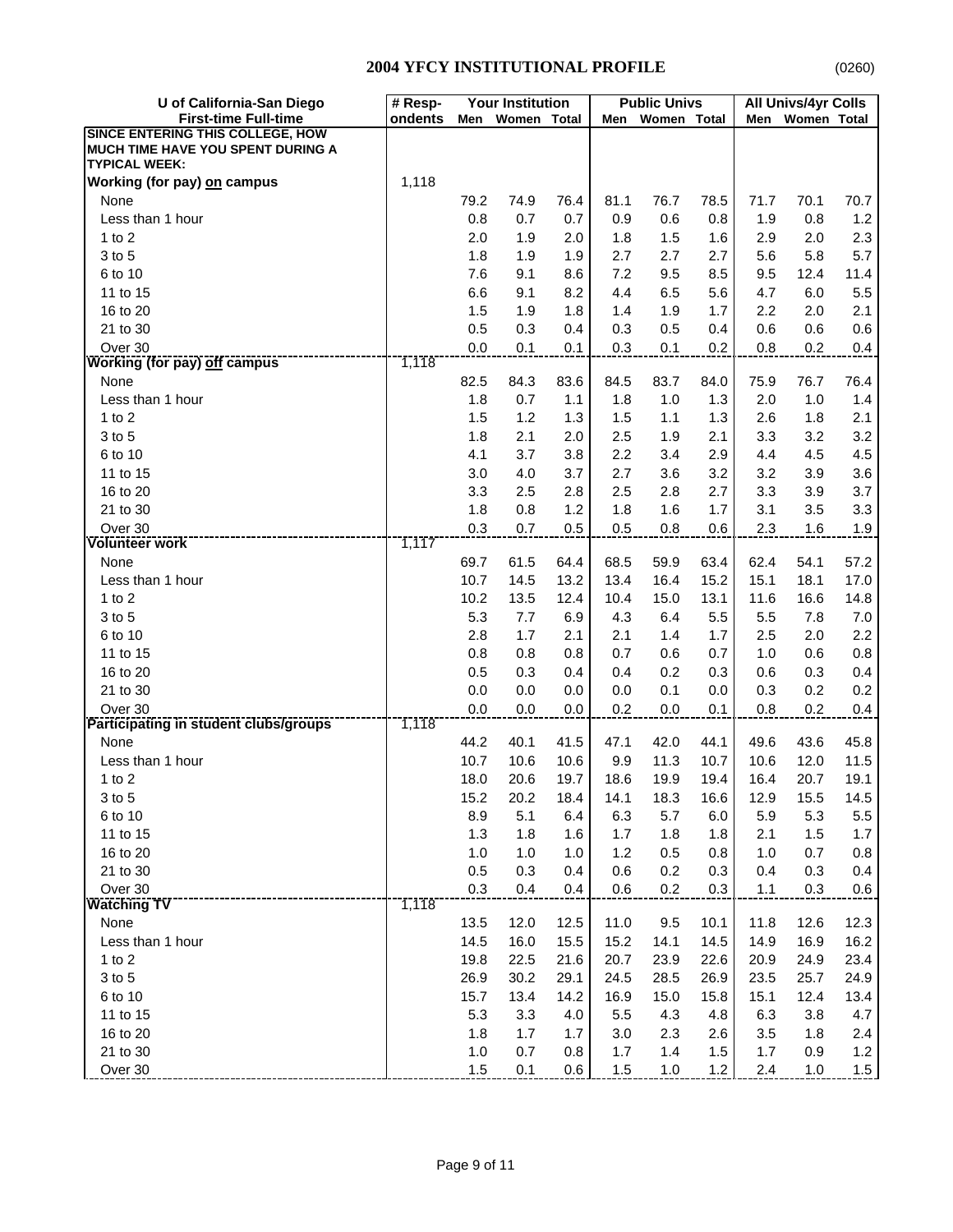| U of California-San Diego                                                    | <b>Your Institution</b><br># Resp- |              |              | <b>Public Univs</b> |              | All Univs/4yr Colls |              |              |                    |              |
|------------------------------------------------------------------------------|------------------------------------|--------------|--------------|---------------------|--------------|---------------------|--------------|--------------|--------------------|--------------|
| <b>First-time Full-time</b>                                                  | ondents                            | Men          | Women Total  |                     | Men          | Women Total         |              | Men          | <b>Women Total</b> |              |
| <b>SINCE ENTERING THIS COLLEGE, HOW</b><br>MUCH TIME HAVE YOU SPENT DURING A |                                    |              |              |                     |              |                     |              |              |                    |              |
| <b>TYPICAL WEEK:</b><br><b>Household/childcare duties</b>                    | 1,118                              |              |              |                     |              |                     |              |              |                    |              |
| None                                                                         |                                    | 62.2         | 54.7         | 57.3                | 68.7         | 55.7                | 61.0         | 70.3         | 60.5               | 64.1         |
| Less than 1 hour                                                             |                                    | 15.7         | 19.6         | 18.2                | 14.8         | 19.4                | 17.5         | 11.4         | 16.1               | 14.3         |
| 1 to $2$                                                                     |                                    | 14.5         | 16.2         | 15.6                | 11.0         | 15.6                | 13.7         | 9.4          | 13.6               | 12.0         |
| 3 to 5                                                                       |                                    | 5.1          | 7.2          | 6.4                 | 3.9          | 6.5                 | 5.5          | 4.6          | 6.2                | 5.6          |
| 6 to 10                                                                      |                                    | 1.8          | 1.9          | 1.9                 | 1.1          | 1.8                 | 1.5          | 2.0          | 1.8                | 1.9          |
| 11 to 15                                                                     |                                    | 0.3          | 0.4          | 0.4                 | 0.1          | 0.6                 | 0.4          | 0.8          | 0.7                | 0.7          |
| 16 to 20                                                                     |                                    | 0.3          | 0.0          | 0.1                 | 0.1          | 0.1                 | 0.1          | 0.6          | 0.3                | 0.4          |
| 21 to 30                                                                     |                                    | 0.3          | 0.0          | 0.1                 | 0.1          | 0.0                 | 0.0          | 0.2          | 0.2                | 0.2          |
| Over 30                                                                      |                                    | 0.0          | 0.0          | 0.0                 | 0.2          | 0.3                 | 0.2          | $0.6\,$      | 0.7                | 0.7          |
| <b>Reading for pleasure</b>                                                  | 1,118                              |              |              |                     |              |                     |              |              |                    |              |
| None                                                                         |                                    | 46.4         | 38.8         | 41.5                | 46.2         | 40.3                | 42.7         | 45.0         | 42.3               | 43.3         |
| Less than 1 hour                                                             |                                    | 17.5         | 26.4         | 23.3                | 20.5         | 24.6                | 22.9         | 20.9         | 25.4               | 23.7         |
| 1 to $2$                                                                     |                                    | 22.8         | 21.8         | 22.2                | 20.0         | 21.7                | 21.0         | 18.2         | 19.4               | 18.9         |
| 3 to 5                                                                       |                                    | 8.4          | 9.4          | 9.0                 | 8.9          | 9.5                 | 9.3          | 9.3          | 8.7                | 8.9          |
| 6 to 10                                                                      |                                    | 3.3          | 2.6          | 2.9                 | 2.4          | 2.9                 | 2.7          | 3.6          | 2.7                | 3.1          |
| 11 to 15                                                                     |                                    | 0.5          | 0.7          | 0.6                 | 0.8          | 0.7                 | 0.8          | 1.2          | 0.8                | 1.0          |
| 16 to 20                                                                     |                                    | 0.3          | 0.0          | 0.1                 | 0.4          | 0.1                 | 0.2          | 0.7          | 0.3                | 0.5          |
| 21 to 30                                                                     |                                    | 0.8          | 0.1          | 0.4                 | 0.6          | 0.1                 | 0.3          | 0.4          | 0.2                | 0.2          |
| Over 30                                                                      |                                    | 0.0          | 0.1          | 0.1                 | 0.2          | 0.1                 | 0.1          | 0.7          | 0.2                | 0.4          |
| <b>Commuting</b>                                                             | 1,117                              |              |              |                     |              |                     |              |              |                    |              |
| None                                                                         |                                    | 67.7         | 67.3         | 67.4                | 62.4         | 63.2                | 62.9         | 60.6         | 65.5               | 63.7         |
| Less than 1 hour                                                             |                                    | 8.4          | 9.0          | 8.8                 | 11.8         | 10.8                | 11.2         | 11.5         | 10.6               | 10.9         |
| 1 to $2$                                                                     |                                    | 9.9          | 9.1          | 9.4                 | 12.1         | 11.9                | 12.0         | 11.9         | 10.5               | 11.0         |
| 3 to 5                                                                       |                                    | 7.6          | 10.2         | 9.3                 | 8.8          | 9.2                 | 9.1          | 8.6          | 7.8                | 8.1          |
| 6 to 10                                                                      |                                    | 4.3          | 3.7          | 3.9                 | 3.5          | 3.5                 | 3.5          | 4.2          | 3.6                | 3.8          |
| 11 to 15                                                                     |                                    | 1.5          | 0.3          | 0.7                 | 0.8          | 0.6                 | 0.7          | 1.5          | 0.9                | 1.1          |
| 16 to 20                                                                     |                                    | 0.5          | 0.1          | 0.3                 | 0.3          | 0.2                 | 0.2          | 0.7          | 0.4                | 0.5          |
| 21 to 30                                                                     |                                    | 0.0          | 0.1          | 0.1                 | 0.1          | 0.1                 | 0.1          | 0.3          | 0.3                | 0.3          |
| Over 30<br>Playing video/computer games                                      |                                    | 0.0          | 0.1          | 0.1                 | 0.2          | 0.3                 | 0.3          | 0.8          | 0.5                | 0.6          |
|                                                                              | 1,118                              |              |              |                     |              |                     |              |              |                    |              |
| None                                                                         |                                    | 24.9         | 62.8         | 49.5                | 20.9         | 57.9                | 42.8         | 22.8         | 65.3               | 49.6<br>17.3 |
| Less than 1 hour                                                             |                                    | 17.0<br>21.1 | 15.9<br>13.5 | 16.3<br>16.2        | 17.7<br>19.9 | 18.3<br>13.9        | 18.1<br>16.4 | 18.0<br>21.2 | 16.9<br>10.8       | 14.6         |
| 1 to $2$                                                                     |                                    | 18.5         | 5.0          |                     |              | 6.9                 |              |              |                    | 9.7          |
| 3 to 5<br>6 to 10                                                            |                                    | 8.4          | 2.1          | 9.7<br>4.3          | 22.0<br>9.2  | 1.9                 | 13.1<br>4.9  | 18.6<br>10.0 | 4.6<br>1.4         | 4.6          |
| 11 to 15                                                                     |                                    | 6.1          | 0.4          | 2.4                 | 5.4          | 0.6                 | 2.6          | 4.4          | 0.4                | 1.9          |
| 16 to 20                                                                     |                                    | 2.0          | 0.3          | 0.9                 | 2.3          | 0.2                 | 1.1          | 2.1          | 0.2                | 0.9          |
| 21 to 30                                                                     |                                    | 0.8          | 0.0          | 0.3                 | 0.9          | 0.1                 | 0.4          | 0.9          | 0.1                | 0.4          |
| Over 30                                                                      |                                    | 1.3          | $0.0\,$      | 0.4                 | 1.6          | 0.1                 | 0.7          | 2.1          | 0.2                | 0.9          |
| <b>Prayer/meditation</b>                                                     | 1,118                              |              |              |                     |              |                     |              |              |                    |              |
| None                                                                         |                                    | 58.4         | 57.7         | 58.0                | 55.2         | 52.3                | 53.5         | 46.1         | 41.4               | 43.2         |
| Less than 1 hour                                                             |                                    | 21.1         | 22.7         | 22.1                | 24.1         | 26.7                | 25.6         | 25.9         | 28.6               | 27.6         |
| $1$ to $2$                                                                   |                                    | 12.7         | 12.6         | 12.6                | 13.4         | 14.3                | 13.9         | 15.9         | 18.8               | 17.7         |
| 3 to 5                                                                       |                                    | 5.3          | 5.1          | 5.2                 | 4.7          | 4.9                 | 4.8          | 6.4          | 7.3                | 7.0          |
| 6 to 10                                                                      |                                    | 1.5          | 1.7          | 1.6                 | 1.8          | 1.2                 | 1.5          | 3.0          | 2.5                | 2.7          |
| 11 to 15                                                                     |                                    | 0.0          | 0.1          | 0.1                 | 0.1          | 0.3                 | 0.2          | 1.0          | 0.5                | 0.7          |
| 16 to 20                                                                     |                                    | 0.5          | 0.0          | 0.2                 | 0.4          | 0.1                 | 0.2          | 0.6          | 0.3                | 0.4          |
| 21 to 30                                                                     |                                    | 0.0          | 0.1          | 0.1                 | 0.0          | 0.1                 | 0.1          | 0.3          | 0.2                | 0.2          |
| Over 30                                                                      |                                    | 0.5          | $0.0\,$      | 0.2                 | 0.4          | 0.1                 | 0.2          | 0.9          | 0.5                | 0.6          |